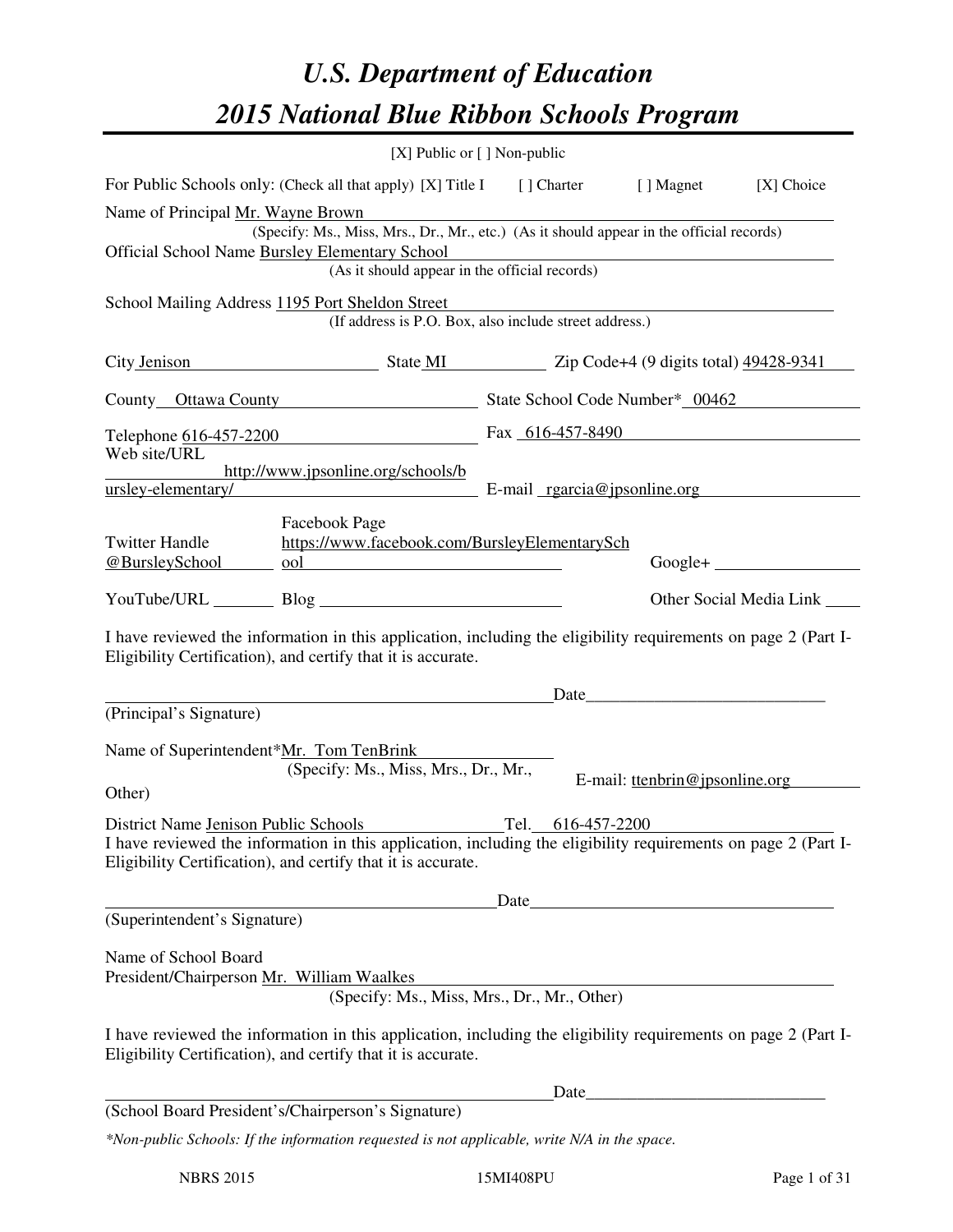#### **Include this page in the school's application as page 2.**

The signatures on the first page of this application (cover page) certify that each of the statements below, concerning the school's eligibility and compliance with U.S. Department of Education and National Blue Ribbon Schools requirements, are true and correct.

- 1. The school configuration includes one or more of grades K-12. (Schools on the same campus with one principal, even a K-12 school, must apply as an entire school.)
- 2. The school has made its Annual Measurable Objectives (AMOs) or Adequate Yearly Progress (AYP) each year for the past two years and has not been identified by the state as "persistently dangerous" within the last two years.
- 3. To meet final eligibility, a public school must meet the state's AMOs or AYP requirements in the 2014-2015 school year and be certified by the state representative. Any status appeals must be resolved at least two weeks before the awards ceremony for the school to receive the award.
- 4. If the school includes grades 7 or higher, the school must have foreign language as a part of its curriculum.
- 5. The school has been in existence for five full years, that is, from at least September 2009 and each tested grade must have been part of the school for the past three years.
- 6. The nominated school has not received the National Blue Ribbon Schools award in the past five years: 2010, 2011, 2012, 2013, or 2014.
- 7. The nominated school has no history of testing irregularities, nor have charges of irregularities been brought against the school at the time of nomination. The U.S. Department of Education reserves the right to disqualify a school's application and/or rescind a school's award if irregularities are later discovered and proven by the state.
- 8. The nominated school or district is not refusing Office of Civil Rights (OCR) access to information necessary to investigate a civil rights complaint or to conduct a district-wide compliance review.
- 9. The OCR has not issued a violation letter of findings to the school district concluding that the nominated school or the district as a whole has violated one or more of the civil rights statutes. A violation letter of findings will not be considered outstanding if OCR has accepted a corrective action plan from the district to remedy the violation.
- 10. The U.S. Department of Justice does not have a pending suit alleging that the nominated school or the school district as a whole has violated one or more of the civil rights statutes or the Constitution's equal protection clause.
- 11. There are no findings of violations of the Individuals with Disabilities Education Act in a U.S. Department of Education monitoring report that apply to the school or school district in question; or if there are such findings, the state or district has corrected, or agreed to correct, the findings.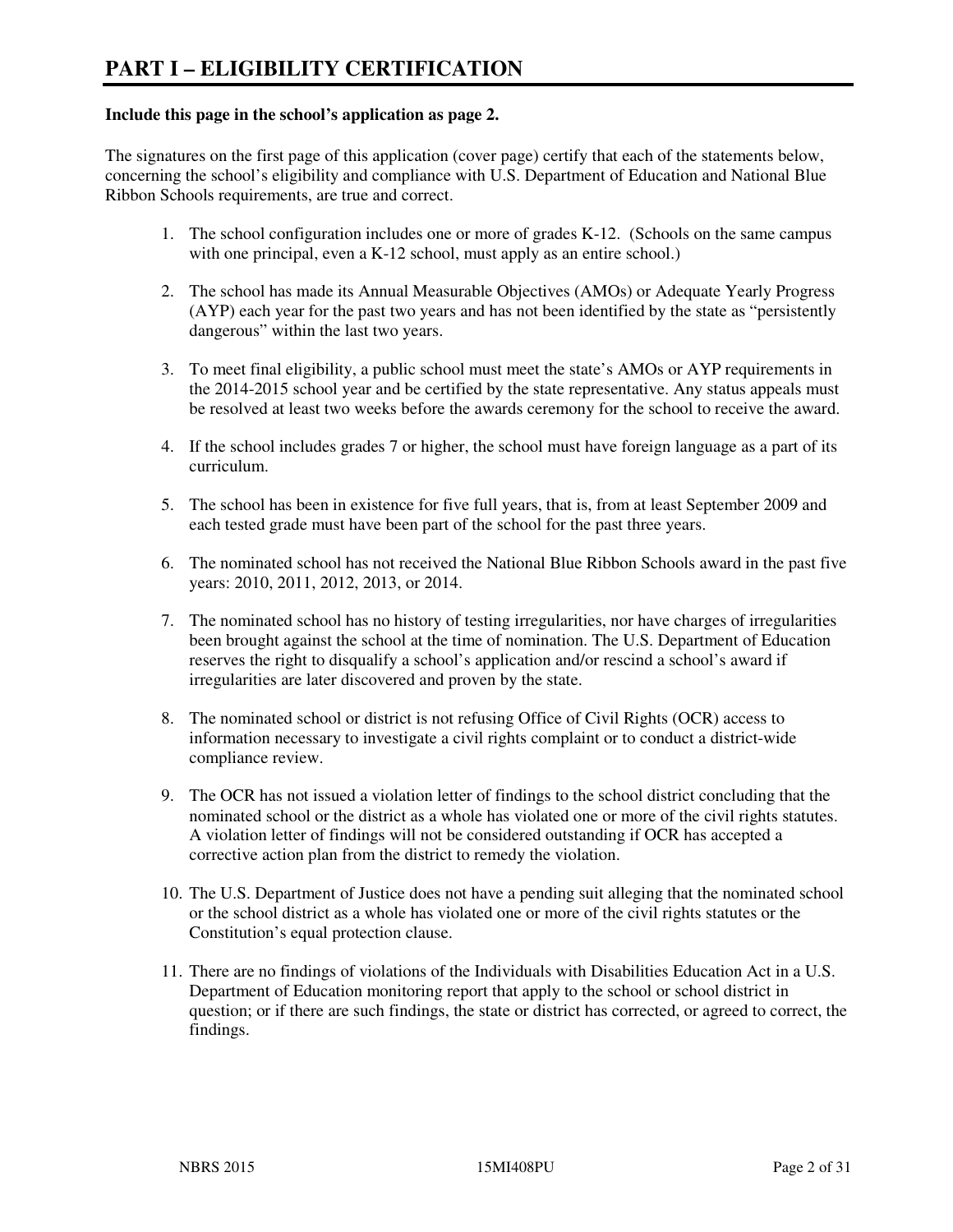# **PART II - DEMOGRAPHIC DATA**

#### **All data are the most recent year available.**

**DISTRICT** (Question 1 is not applicable to non-public schools)

| $\mathbf{L}$ | Number of schools in the district<br>(per district designation): | $\overline{5}$ Elementary schools (includes K-8)<br>1 Middle/Junior high schools<br>1 High schools<br>1 K-12 schools |
|--------------|------------------------------------------------------------------|----------------------------------------------------------------------------------------------------------------------|
|              |                                                                  |                                                                                                                      |

8 TOTAL

**SCHOOL** (To be completed by all schools)

- 2. Category that best describes the area where the school is located:
	- [ ] Urban or large central city
	- [ ] Suburban with characteristics typical of an urban area
	- [X] Suburban
	- [ ] Small city or town in a rural area
	- [ ] Rural
- 3. 12 Number of years the principal has been in her/his position at this school.
- 4. Number of students as of October 1 enrolled at each grade level or its equivalent in applying school:

| Grade                           | # of         | # of Females | <b>Grade Total</b> |
|---------------------------------|--------------|--------------|--------------------|
|                                 | <b>Males</b> |              |                    |
| <b>PreK</b>                     | 0            | $\theta$     | $\theta$           |
| K                               | 46           | 29           | 75                 |
| 1                               | 41           | 28           | 69                 |
| $\mathbf{2}$                    | 31           | 41           | 72                 |
| 3                               | 38           | 34           | 72                 |
| 4                               | 32           | 40           | 72                 |
| 5                               | 31           | 25           | 56                 |
| 6                               | 30           | 25           | 55                 |
| 7                               | 0            | $\theta$     | 0                  |
| 8                               | $\theta$     | $\theta$     | 0                  |
| 9                               | 0            | 0            | 0                  |
| 10                              | 0            | 0            | 0                  |
| 11                              | 0            | 0            | 0                  |
| 12                              | 0            | 0            | 0                  |
| <b>Total</b><br><b>Students</b> | 249          | 222          | 471                |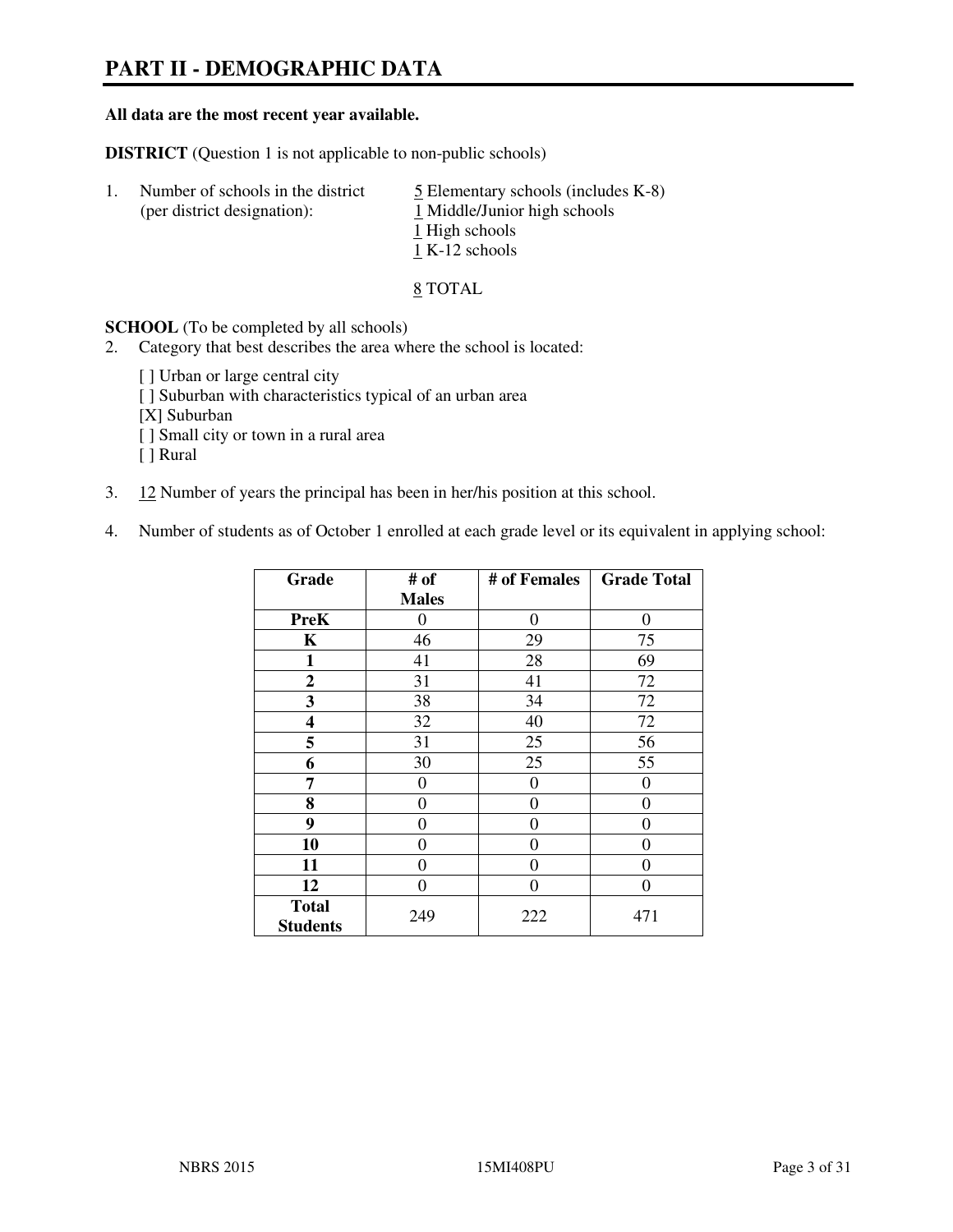the school: 3 % Asian

5. Racial/ethnic composition of  $0\%$  American Indian or Alaska Native 3 % Black or African American 10 % Hispanic or Latino 0 % Native Hawaiian or Other Pacific Islander 79 % White 5 % Two or more races **100 % Total** 

(Only these seven standard categories should be used to report the racial/ethnic composition of your school. The Final Guidance on Maintaining, Collecting, and Reporting Racial and Ethnic Data to the U.S. Department of Education published in the October 19, 2007 *Federal Register* provides definitions for each of the seven categories.)

6. Student turnover, or mobility rate, during the 2013 - 2014 year: 6%

This rate should be calculated using the grid below. The answer to (6) is the mobility rate.

| <b>Steps For Determining Mobility Rate</b>         | Answer |
|----------------------------------------------------|--------|
| $(1)$ Number of students who transferred to        |        |
| the school after October 1, 2013 until the         | 12     |
| end of the school year                             |        |
| (2) Number of students who transferred             |        |
| <i>from</i> the school after October 1, 2013 until | 13     |
| the end of the school year                         |        |
| (3) Total of all transferred students [sum of      | 25     |
| rows $(1)$ and $(2)$ ]                             |        |
| (4) Total number of students in the school as      | 451    |
| of October 1                                       |        |
| $(5)$ Total transferred students in row $(3)$      | 0.055  |
| divided by total students in row (4)               |        |
| $(6)$ Amount in row $(5)$ multiplied by 100        |        |

# 7. English Language Learners (ELL) in the school: 1 %

Number of non-English languages represented:  $2$ Specify non-English languages: Spanish, Urdu

4 Total number ELL

8. Students eligible for free/reduced-priced meals:  $36\%$ Total number students who qualify: 171

# **Information for Public Schools Only - Data Provided by the State**

The state has reported that 47 % of the students enrolled in this school are from low income or disadvantaged families based on the following subgroup(s): Students eligible for free/reduced-priced meals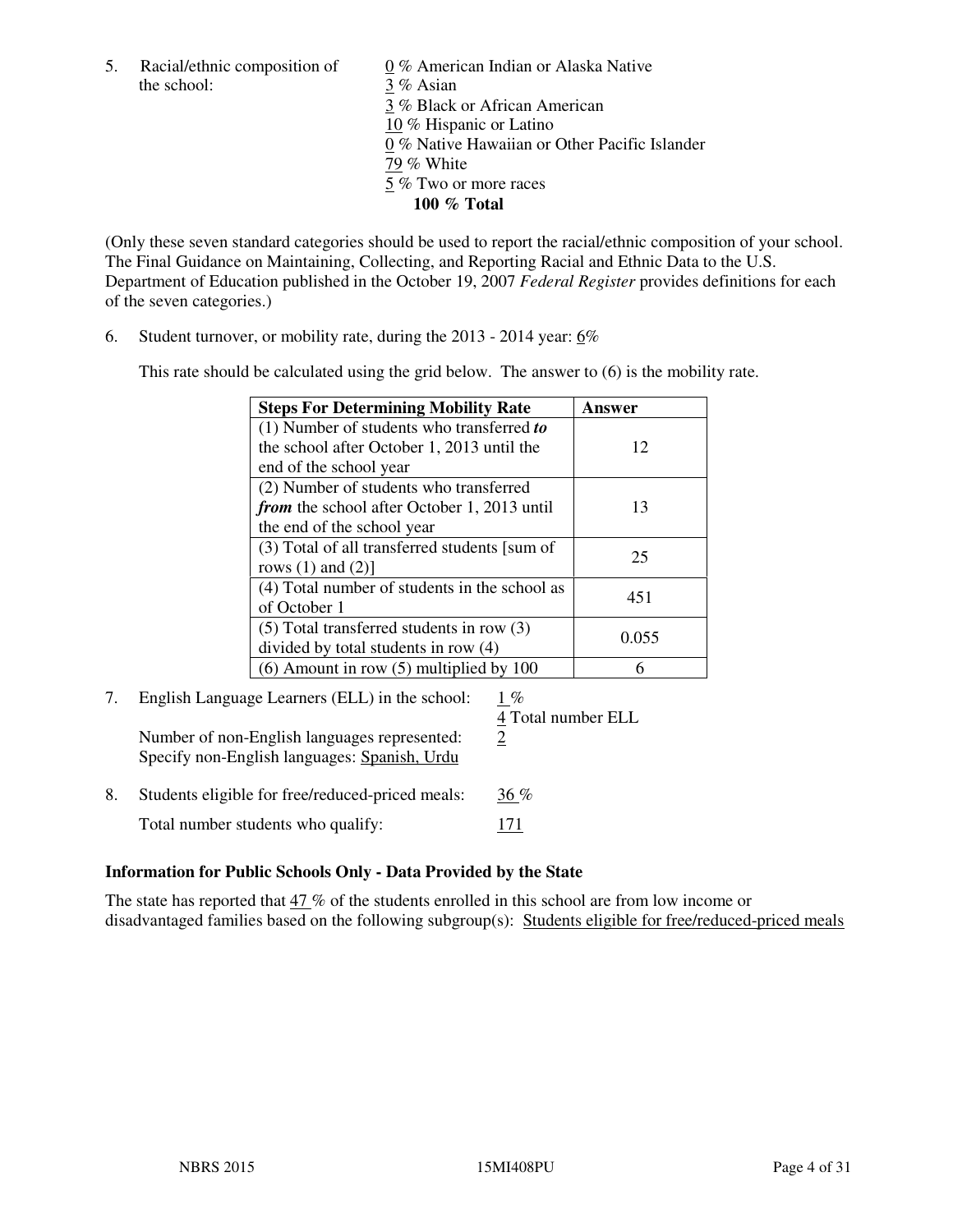32 Total number of students served

Indicate below the number of students with disabilities according to conditions designated in the Individuals with Disabilities Education Act. Do not add additional categories.

| THE LEW CONSTRUCTION OF THE CONSTRUCTION OF THE CONSTRUCTION OF A LOCAL CONSTRUCTION OF A CONSTRUCTION OF THE CONSTRUCTION OF THE CONSTRUCTION OF THE CONSTRUCTION OF THE CONSTRUCTION OF THE CONSTRUCTION OF THE CONSTRUCTIO |                                         |
|-------------------------------------------------------------------------------------------------------------------------------------------------------------------------------------------------------------------------------|-----------------------------------------|
| 13 Autism                                                                                                                                                                                                                     | $\underline{0}$ Orthopedic Impairment   |
| 0 Deafness                                                                                                                                                                                                                    | 1 Other Health Impaired                 |
| 0 Deaf-Blindness                                                                                                                                                                                                              | 4 Specific Learning Disability          |
| 3 Emotional Disturbance                                                                                                                                                                                                       | 10 Speech or Language Impairment        |
| 0 Hearing Impairment                                                                                                                                                                                                          | 0 Traumatic Brain Injury                |
| 0 Mental Retardation                                                                                                                                                                                                          | 0 Visual Impairment Including Blindness |
| 0 Multiple Disabilities                                                                                                                                                                                                       | 1 Developmentally Delayed               |
|                                                                                                                                                                                                                               |                                         |

10. Use Full-Time Equivalents (FTEs), rounded to nearest whole numeral, to indicate the number of personnel in each of the categories below:

|                                       | <b>Number of Staff</b> |
|---------------------------------------|------------------------|
| Administrators                        |                        |
| Classroom teachers                    | 19                     |
| Resource teachers/specialists         |                        |
| e.g., reading, math, science, special | 12                     |
| education, enrichment, technology,    |                        |
| art, music, physical education, etc.  |                        |
| Paraprofessionals                     | 6                      |
| Student support personnel             |                        |
| e.g., guidance counselors, behavior   |                        |
| interventionists, mental/physical     |                        |
| health service providers,             |                        |
| psychologists, family engagement      |                        |
| liaisons, career/college attainment   |                        |
| coaches, etc.                         |                        |
|                                       |                        |

11. Average student-classroom teacher ratio, that is, the number of students in the school divided by the FTE of classroom teachers, e.g.,  $22:1$   $25:1$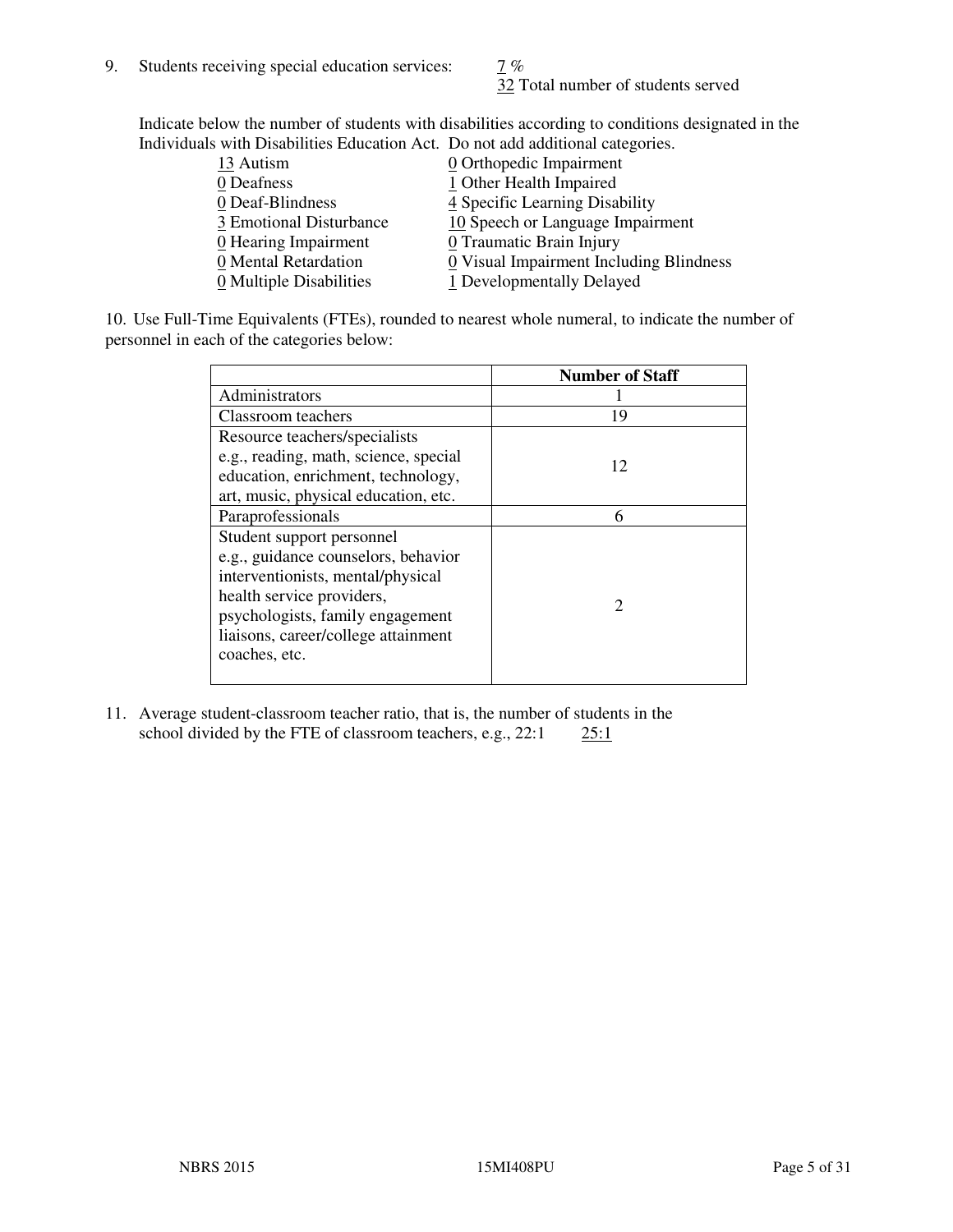12. Show daily student attendance rates. Only high schools need to supply yearly graduation rates.

| <b>Required Information</b> | 2013-2014     | 2012-2013       | 2011-2012 | 2010-2011 | 2009-2010 |
|-----------------------------|---------------|-----------------|-----------|-----------|-----------|
| Daily student attendance    | 97%           | 97%             | 96%       | 95%       | 96%       |
| High school graduation rate | $\gamma_{\%}$ | $\mathcal{V}_o$ | $0\%$     | 0%        | 0%        |

#### 13. **For schools ending in grade 12 (high schools)**

Show percentages to indicate the post-secondary status of students who graduated in Spring 2014

| <b>Post-Secondary Status</b>                  |       |
|-----------------------------------------------|-------|
| Graduating class size                         |       |
| Enrolled in a 4-year college or university    | በ‰    |
| Enrolled in a community college               | $0\%$ |
| Enrolled in career/technical training program | $0\%$ |
| Found employment                              | $0\%$ |
| Joined the military or other public service   | 0%    |
| Other                                         |       |

14. Indicate whether your school has previously received a National Blue Ribbon Schools award. Yes No X

If yes, select the year in which your school received the award.

15. Please summarize your school mission in 25 words or less: Provide a caring, positive environment to educate students to be discerning, effective, lifelong learners who will embrace challenge, understanding that it leads to growth.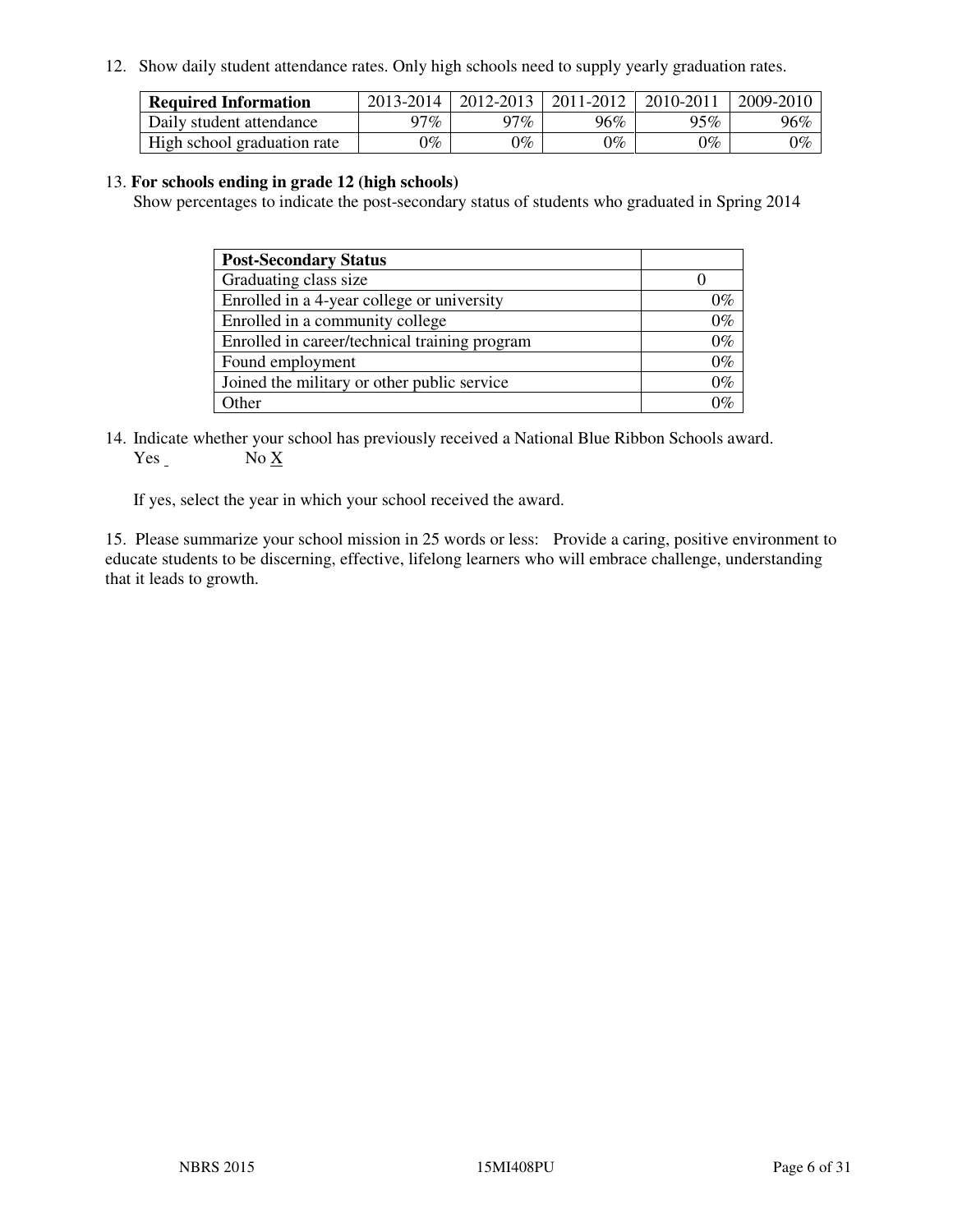# **PART III – SUMMARY**

 Bursley Elementary School is located in the suburbs of Grand Rapids, Michigan. We are a building that educates and cares for about 475 students. We are growing each year, and currently have three sections each of kindergarten, first, second, third, and fourth graders, and two sections each of fifth and sixth graders. We are a school of choice that accepts students from several local districts as long as we have space in our classrooms. We are one of 5 elementary schools in a district that serves close to 6,000 students preschool through 12th grade.

The sagging Michigan economy has been felt in our community, as we have seen our free/reduced lunch counts climb over the past decade. Fortunately, the Jenison community is extremely supportive of our schools. Partnerships with churches, local universities, and other community organizations have helped us support the physical, social, and emotional needs of our students.

Bursley School has not always been the high performing building that it is now. For several decades it was 'the school on the other side of the tracks.' Student's test scores and participation in district programs such as band, orchestra, and accelerated programing were the lowest of all elementary buildings in the district. During the same time period as the economic decline in the area, there became a vision that our students deserved more. The culture shifted to one that would provide students opportunities to be involved in extended activities and programming. A belief that Bursley students are some of the most talented and deserving students fostered a desire to get them involved in challenges and programming to enhance their education. When one looks at district participation from elementary buildings, Bursley students now represent our building in district programs such as the gifted and talented program, accelerated math, orchestra, band and choir on a proportional level, if not even at a higher rate than expected. To further prove this point, the graduating class of 2013 from Jenison High School was represented by 4 of the top 12 (tied three ways for 10th) students as Bursley alumni.

In addition to offering an exceptional academic program for children in West Michigan, Bursley is home to a regional categorical program for students with Autism (ASD) and houses half of our district's evergrowing elementary Spanish Immersion program. The reputation and inclusive nature of our ASD program has attracted students from all over the country, and this program provides the full range of learning experiences to meet its students' diverse needs, while enhancing the educational experiences for all Bursley students. For many years our program for students with autism served several surrounding districts, with the increased incidence of autism in society, we now serve Jenison and our neighboring district, Allendale. Our Spanish Immersion program is committed to fostering the invaluable skill of being bilingual, global citizens while also mastering the demanding grade level curriculum objectives. This program is designed to immerse native English speakers in an environment rich in Spanish literacy (speaking, reading, and writing), and has proven to be highly effective in attracting students from surrounding school districts.

Bursley's school culture is built on the belief that each student has the right to access that which he or she is ready to learn. To that end, we have a quality spectrum of programming to meet the needs of our most struggling learners, our most capable learners, and all those in between. This includes a variety of Response to Intervention (RtI) services before, after, and throughout the school day, research-based and standardaligned core curricula, and opportunities for students to be accelerated in a particular content area and/or attend gifted and talented programming.

While the heart of our school culture is driven by the Bursley staff's devotion to its students and ever improving our instructional excellence, the Positive Behavioral Interventions and Supports model (PBIS) has provided us with a framework for consistently bringing our passions to fruition. Through extensive professional development in PBIS, engagement and classroom management strategies, and social skills instruction, our staff has built a standard of behavioral excellence as well as a wide repertoire of skills and strategies to best meet the academic, social, and emotional needs of our diverse population.

Bursley is a school committed to celebrating, empowering, and fostering leaders. Leadership opportunities are identified and practiced with even the youngest members of the Bursley team, and leadership skills are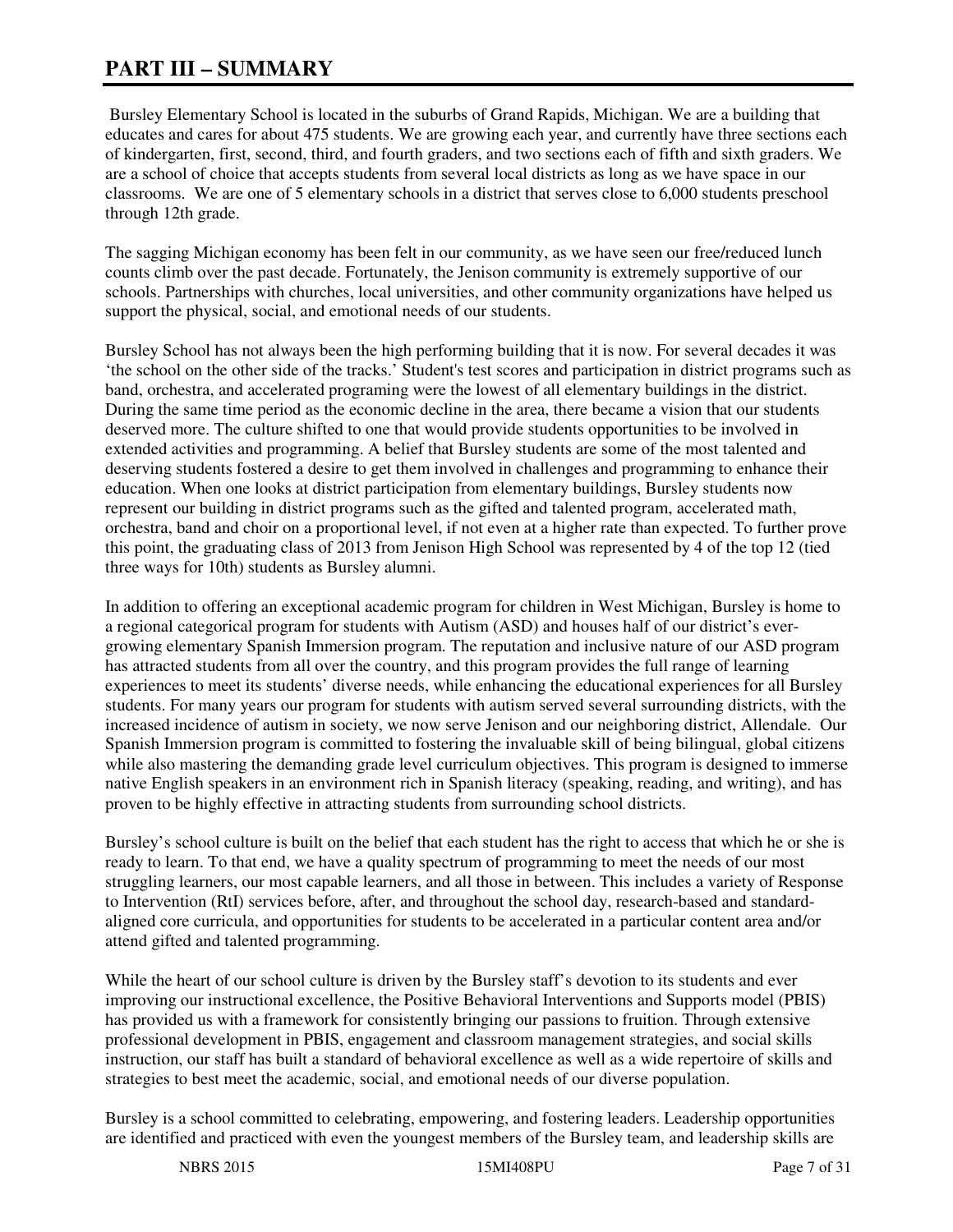refined and put into place as students grow. While Bursley teachers certainly look to the principal for vision setting, professional feedback, and leadership of building-wide operations, the job of leading Bursley Elementary goes far beyond the office or job description of one individual. Educators working together with student success as their top priority, seeking out and celebrating the expertise of one another, and collaborating openly and honestly is the force that leads and drives "Team Bursley."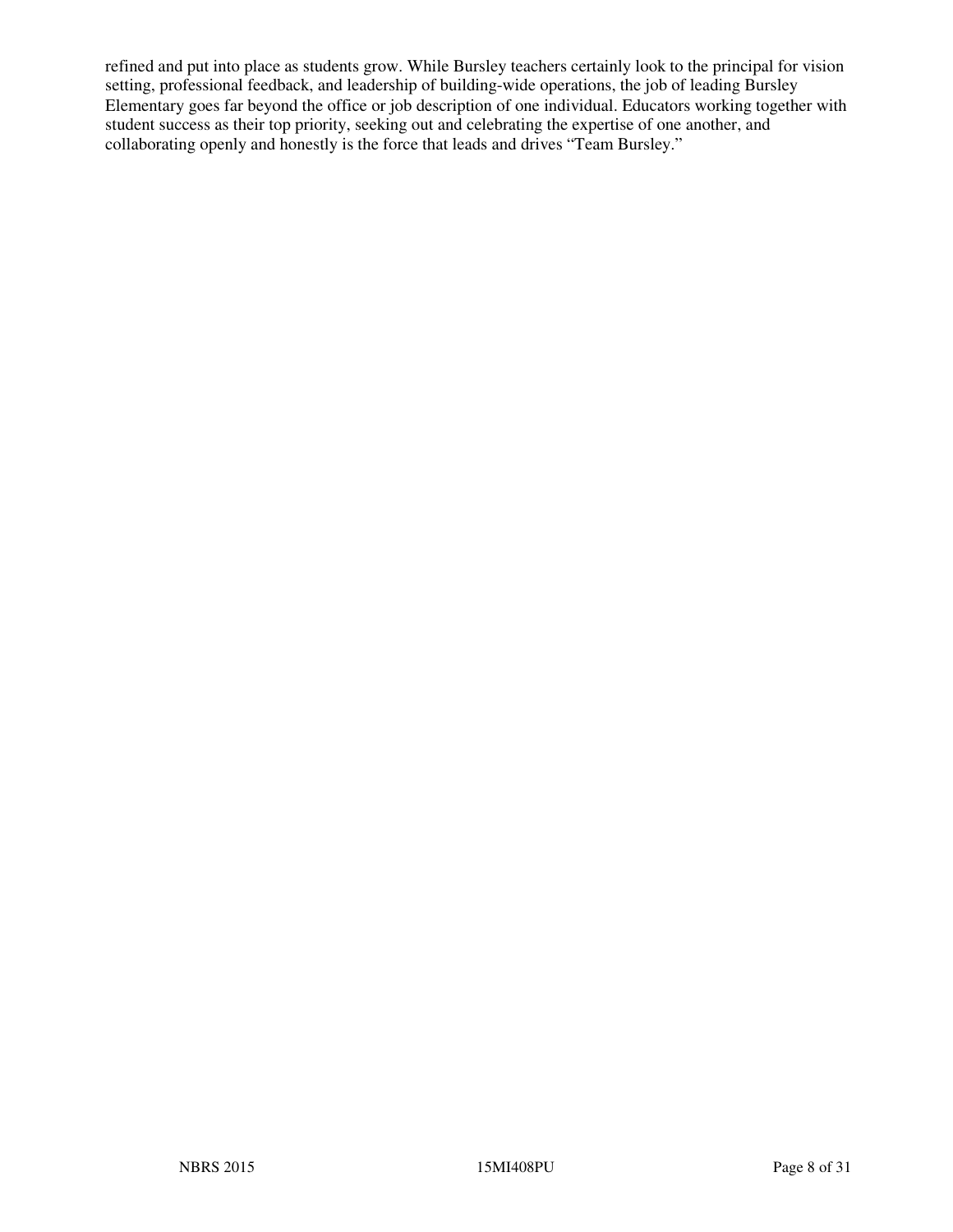# **1. Core Curriculum:**

Bursley's core curriculum is incredibly strong. We strive to align instruction to state and national standards, while utilizing best teaching practices and research-based strategies in all content areas.

Our K-6 reading curriculum is focused on supporting student achievement related to the five big ideas of reading instruction: phonemic awareness, phonics, fluency, vocabulary, and comprehension. Our kindergarten – 3rd grade classrooms utilize the StoryTown (Houghton Mifflin Harcourt) core reading program. This curriculum was chosen for its research based approach, the alignment with state standards and its structure for teaching reading through exposure to grade-level appropriate, engaging texts. Our 4th – 6th grade classrooms utilize the Rev It Up! vocabulary program (Steck-Vaughn, Houghton Mifflin Harcourt) to build upon students' lower elementary literacy foundation. This element of our upper elementary core curriculum ensures that students are exposed to and practice using robust academic vocabulary in their verbal and written communications. In upper elementary, reading fluency and comprehension are taught through exposure to quality literature at each student's reading level, including novels from a wide variety of genres. Teachers lead ability-level book clubs or guided reading groups to practice fiction and nonfiction comprehension strategies and help students gain both enthusiasm and confidence related to reading. Finally, Bursley is committed to using formative assessment data to regularly adjust our tier 2 and tier 3 reading intervention groups, ensuring that the needs of all students in our building are being met to the very best of our ability each day.

In line with state standards, students learn to brainstorm ideas, tell stories, develop arguments, and structure essays throughout their elementary years at Bursley. A "writer's workshop" approach, based on the work of Lucy Calkins (Teachers College Reading and Writing Project), is a primary feature of our K-6 writing curriculum, as is a focus on writing in response to reading, and the difficult task of utilizing textual evidence to support claims.

Our K-6 mathematics curriculum is resource-based and aims to help students grow in the areas of number sense and problem solving with each passing year. We pride ourselves on understanding and aligning instruction to the Common Core State Standards, including the eight Standards for Mathematical Practice. Teachers work diligently to help students develop a conceptual understanding of numbers and operations through working with manipulatives first, then connecting manipulative work with written numbers, and finally representing the concept strictly with numbers. Students often are asked to attach a written and/or verbal explanation to their math work to justify their process and solidify the concept. Teachers work hard to use formative assessment data to drive instruction. Data from unit pretests and more formal benchmarking assessments ensure that math interventions (tier 2 and tier 3) meet the needs of our struggling learners, and cross-grade level groups work to challenge the skills of our most talented mathematical minds.

Our elementary social studies curriculum is aligned to Michigan's Grade Level Content Expectations for K-8 Social Studies. Over the course of their elementary years, Bursley students study history, civics, culture, geography, and economics related to their local community, their state, their country, and the global community. Our resource-based curriculum promotes responsible citizenship through an understanding of the Core Democratic Values. Field trips, both physical and virtual, and a focus on current events (using resources like Time for Kids and CNN Student News) promote student engagement and the development of critical thinking skills.

Our elementary science curriculum is ever evolving, as we aim to align with the Next Generation Science Standards and utilize technology to bring inquiry-based scientific thinking into our classrooms. The Discovery Education Science Techbook provides us with virtual labs, hands-on activities, videos, and ageappropriate scientific reading passages that engage students in meaningful problem solving while also promoting 21st century technology skills. This tremendous tool, combined with experiments, field trips, and connections with scientists in our local community, ensures that students leave the halls of Bursley as scientific thinkers and problem solvers.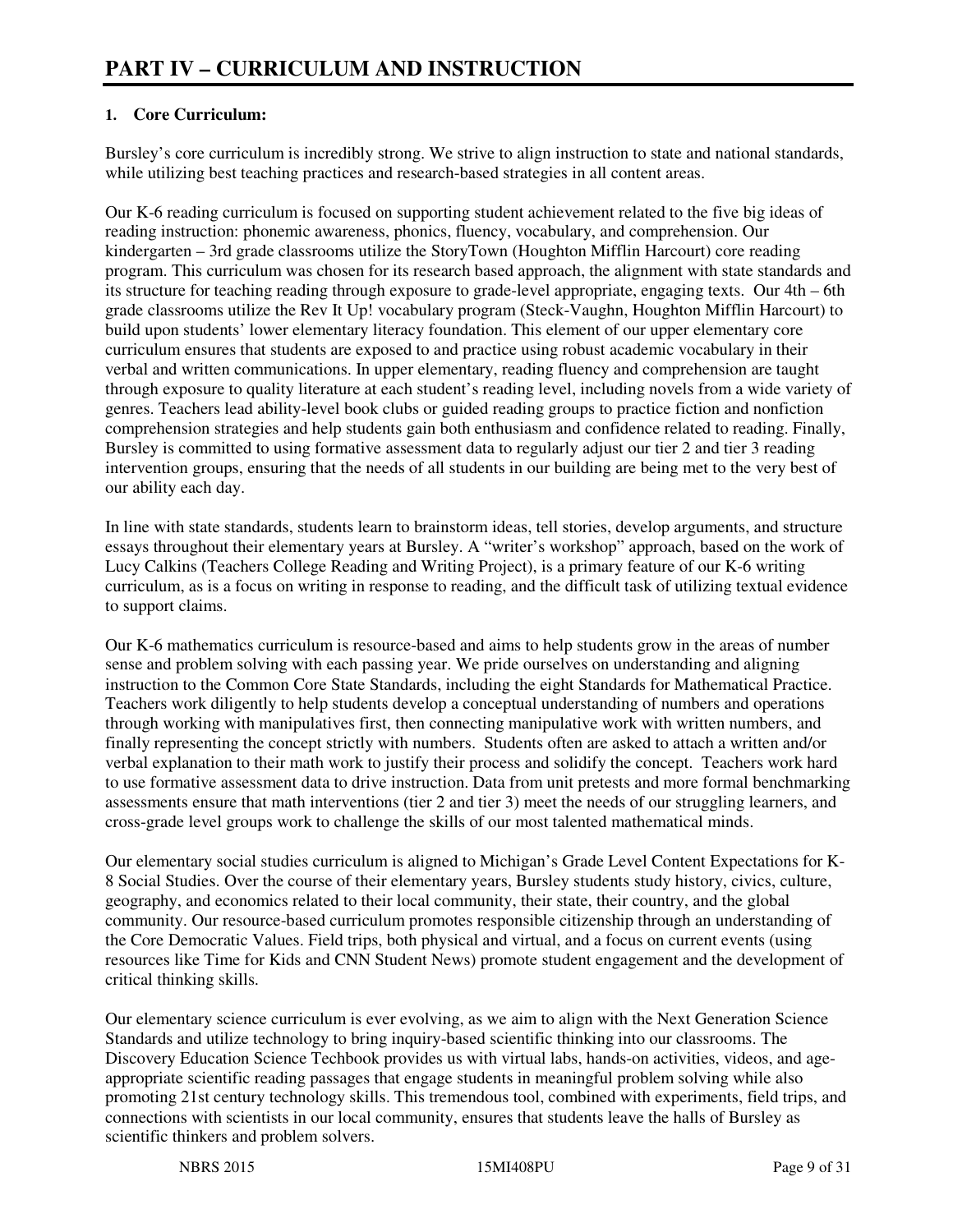#### **2. Other Curriculum Areas:**

At Bursley, we have art, music, physical education, Spanish and technology literacy for all K-6 students, once a week, for 50 minutes classes. These programs not only serve to enrich student achievement, but also allow them to express themselves through the different arts using their multiple intelligences.

Our art program is more than simply a time for students to create with materials. At Bursley, the arts are valued and seen as an integral part of teaching the whole child. Students learn how to manipulate materials, develop craftsmanship and technical skills, while creating meaning in their final piece of art. Through art creation they also learn art history and the techniques and stories of some of the worlds' most famous artists. At Bursley, students not only learn about making art, they also learn many lessons through art. Students learn creative problem solving and divergent thinking skills. They learn that problems do not have a singular answer and there is not a singular way to solve a problem.

Beginning in kindergarten, music lessons align with letter and sound acquisition, addition and subtraction basics, and gross and fine motor movement activities. These skills continue through first and second grade. In third grade, students learn and memorize the "Fifty Nifty United States" song to reinforce what they are studying in social studies. In fourth grade, students begin to play recorders which helps to develop intricate fine motor skills. In fifth grade, students have the opportunity to experience a live symphony concert. Before the concert, students study the historical and geographical information alongside the musical information, which helps them better understand the context of each work performed. Finally in sixth grade, we study many cultures outside of our own, including African, Latin and South American, and Asian music. In each of these units, we not only discuss music, but also how its role fits with the culture and geographic location of the area.

Physical education is another area in which the students at Bursley receive enrichment. They learn many life lessons on how to treat others, work together on teams, encourage one another, trust one another, practice sportsmanship and what giving one's best looks like. The games and activities are taught using topics taught in the core curriculum. Students may have to use fractions to complete an obstacle course or name the parts of a body system to join back into a game they've been eliminated from. After an activity or game, students reflect on it and analyze the different elements. Those analyses are then used to problem solve new solutions to problems and applied to the next round. Students are offered clubs for healthy lifestyles such as Total Trek Quest and Girls on the Run, which are programs that promote running, self esteem and healthy living. Each year Bursley school celebrates a ' Be Healthy' Week where students are offered and encouraged to try different fruits and vegetables they may not normally try. They are also encouraged walk or bike to school instead of using motorized transportation.

Spanish is a class that all Bursley students participate in each week. Students are exposed to the Spanish language through music, technology, games and physical activity. Units of study have been developed to have maximum engagement and high energy. Students find themselves highly motivated to solve mysteries, create a rap song and act out the words in a second language. Some units of study include: breakfast, lunch, dinner, holidays, sports, musical instruments and cultures and traditions of Spanish speaking countries.

Technology Literacy is class held in the library. This class incorporates the traditional library course with the essential technological skills needed in today's society. Students learn how to keyboard, open and type in a word processor, create a multi-media slideshow, and navigate websites to research concepts while also evaluating the credibility of the resource. The tech lit program coincides with core curriculum by cooperating with classroom teachers on research projects and computer skills needed for writing using technology.

# **3. Instructional Methods and Interventions:**

Bursley staff is committed to meeting the instructional needs of our diverse student population. Active engagement practices in classrooms and quality differentiated instruction are an on-going priority to meet our students' varied needs. We use a tiered instructional process based on specific data review and have core classroom, small group and individual student supports in place. Examples of core classroom (Tier 1)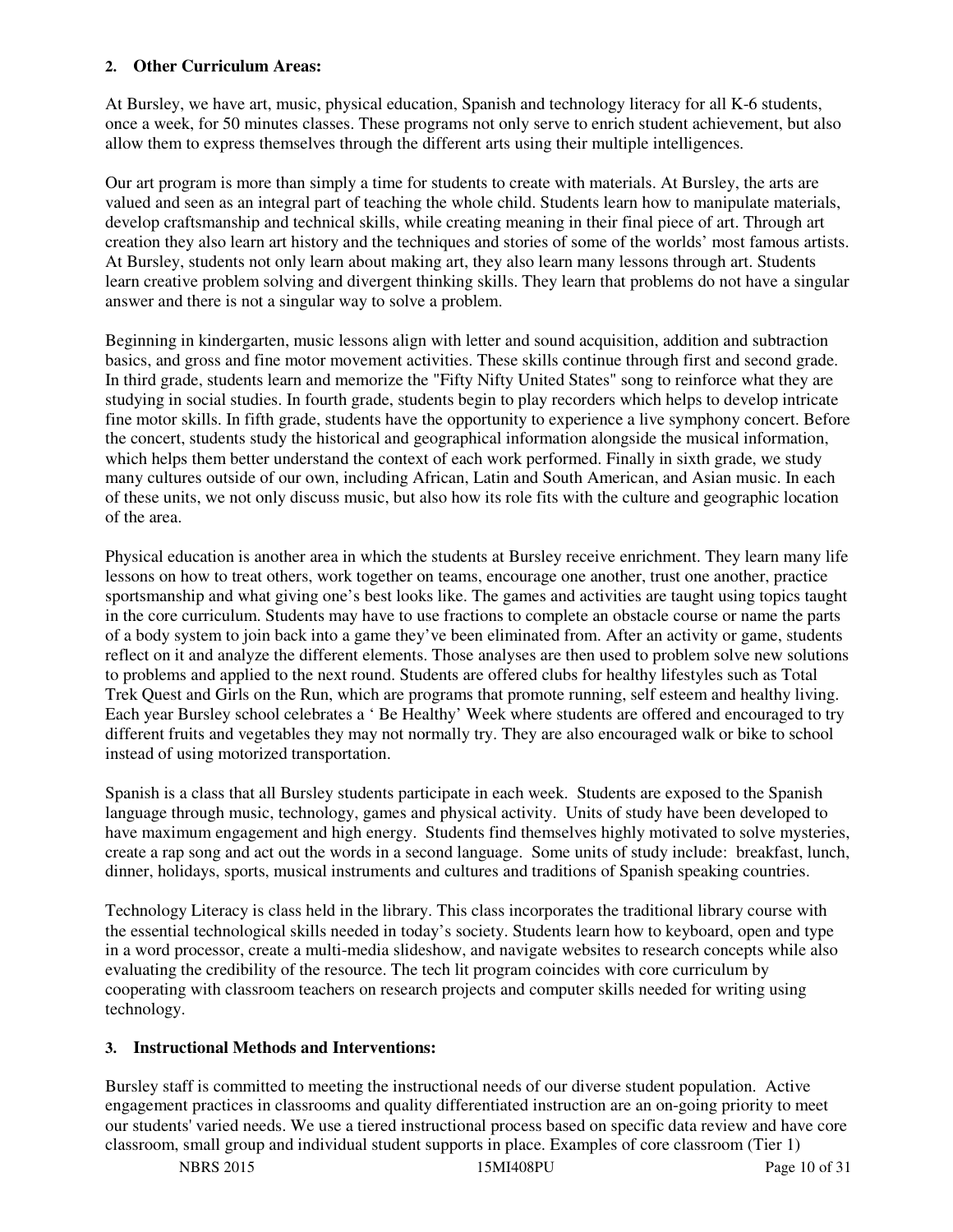instructional methods beyond the general academic core curriculum are the use of Strategic Instruction Model (SIM) learning and content enhancement strategies, the Second Step program to teach social skills, and sensory breaks such as Brain Gym or GoNoodle online videos to keep those bodies and brains busy and engaged. For identified academically talented students, there is a district-wide program a half a day a week that focuses on academic enrichment. Technology is integrated extensively in classrooms, giving students the opportunity to research and present, learn through flipped classroom instruction, or play a skill building game.

Based on assessments given to all students, using the RtI method of instruction, we identify groups of students in need of explicit instruction or supplemental support programs which target specific academic needs (Tier 2). Progress is assessed at a minimum of every two weeks so that students are moved out of the programs and back to core instruction as soon as they are ready. In addition to school day programming, there are varied interventions offered during the summer and before/after school. We also provide small group instruction in the core curriculum areas of reading and math, so that students' individual needs are targeted. More specific (Tier 2) social/emotional needs are met through small group social skills instruction and positive behavior support systems to address student needs, pairing students with an adult mentor.

Students who are in great academic, physical or social/emotional need (Tier 3), or have an Individualized Education Plan (IEP), may have one-on-one instruction from a Special Education teacher, attend a social skills group, have an individualized behavior plan, have a unique 'sensory diet', use assistive technology, and/or are supported by a social worker, psychologist, speech and language therapist, occupational therapist, physical therapist or behavioral consultant. Bursley is fortunate to have an outstanding program for students with Autism Spectrum Disorder and they are included with general education peers for instruction, intervention, and socialization to the fullest extent possible.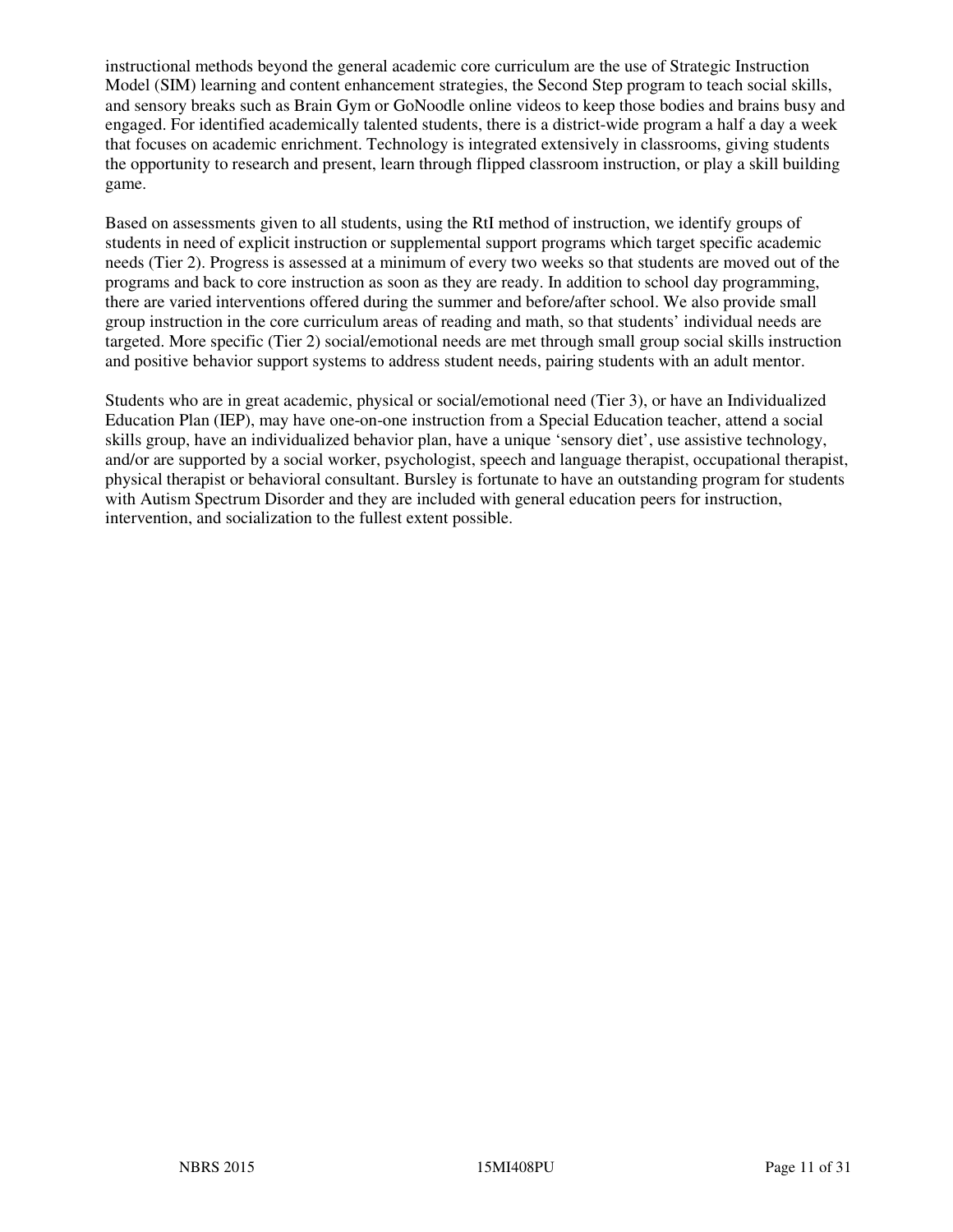#### **1. Assessment Results Narrative Summary:**

The Michigan Education Assessment Program (MEAP) has seen a shift in content tested over the five years represented in the data tables. At the end of the 09-10 school year, specifically June of 2010, the Michigan State Board of Education adopted the Common Core State Standards with full implementation expected by the current school year, 2014-2015. Through this time the MEAP has made gradual adjustments in the assessment and we have adjusted our curriculum accordingly. The assessment data demonstrates that our curriculum shifts followed the shift in the state standards over time.

In addition, the assessment data shows that our sub groups, specifically our socio-economically disadvantaged students, make accelerated progress to close the achievement gap with all students over the course of their time in our school. We have made these gains by working with a Response to Intervention model and identifying students early through our benchmark screeners, and then providing specific, targeted instruction to meet the needs of the students at the youngest age possible. As we continue to work to close the achievement gaps we are beginning to teach students to identify their current learning level, set short and long term goals, and develop strategies to reach those goals. Furthermore, we have developed a summer reading program that includes a bus to our high poverty neighborhoods to make sure the opportunity is available for these students to participate and keep reading over the summer.

Another data trend that we are proud to see, and we are confident we will continue to see, is the increase of students at the advanced level. Through our Response to Intervention model we are now spending more time analyzing data, discussing, and planning for all kids, even our on grade level and advanced students. It is our goal to move each child forward at the rate they are ready for. The increase in students at the advanced level on the most recent assessment is an indication that those efforts are paying off.

#### **2. Assessment for Instruction and Learning and Sharing Assessment Results:**

Data is the driving force behind the instruction at Bursley. Bursley's entire professional community not only recognizes the importance of using data to make instructional decisions, but values the specific role data plays in the education of our diverse student population. Through on-going discussion and collaborative planning sessions, student assessment outcomes are regularly examined and decisions about how to best meet the academic needs of our learners, while balancing their respective social and emotional needs, are made.

Bursley teachers, along with the building principal and school psychologist, gather a minimum of every six weeks for Data Review meetings. At these meetings, this purposeful instructional team reviews all relevant assessment data, including, but not limited to, DIBELS-Next benchmark and/or progress monitoring data, Discovery Education math and ELA data, DELTA math scores, content area assessments, and IEP goals and objectives assessments. These student-centered, data discussion meetings nearly always result in some form of shift to the building-wide education process, including curriculum decisions and interventions at all tiers of academic instruction. In-class student groupings, intervention groups, and special education supports are among the most typical instructional changes that occur, although it is not uncommon for behavior supports to adjust as well, as the Bursley staff is well-aware that academic and behavior successes are closely related.

The fluidity of our of our educational groupings is something that Bursley students and families are very familiar with. When data suggests that a student would benefit from an intervention, evidence of such a need is provided to both the student and parent in varied forms. Parents receive a summary of their child's performance, such as a DIBELS-Next parent report or a Discovery Education Individual Performance Profile, as well as a letter detailing the intervention being offered. Progress is shared with students during progress monitoring and can include a numerical score or visual, plotting progress on a graph. The movement of students into and out of instructional groupings is common practice at Bursley and one that parents and students alike have come to depend on.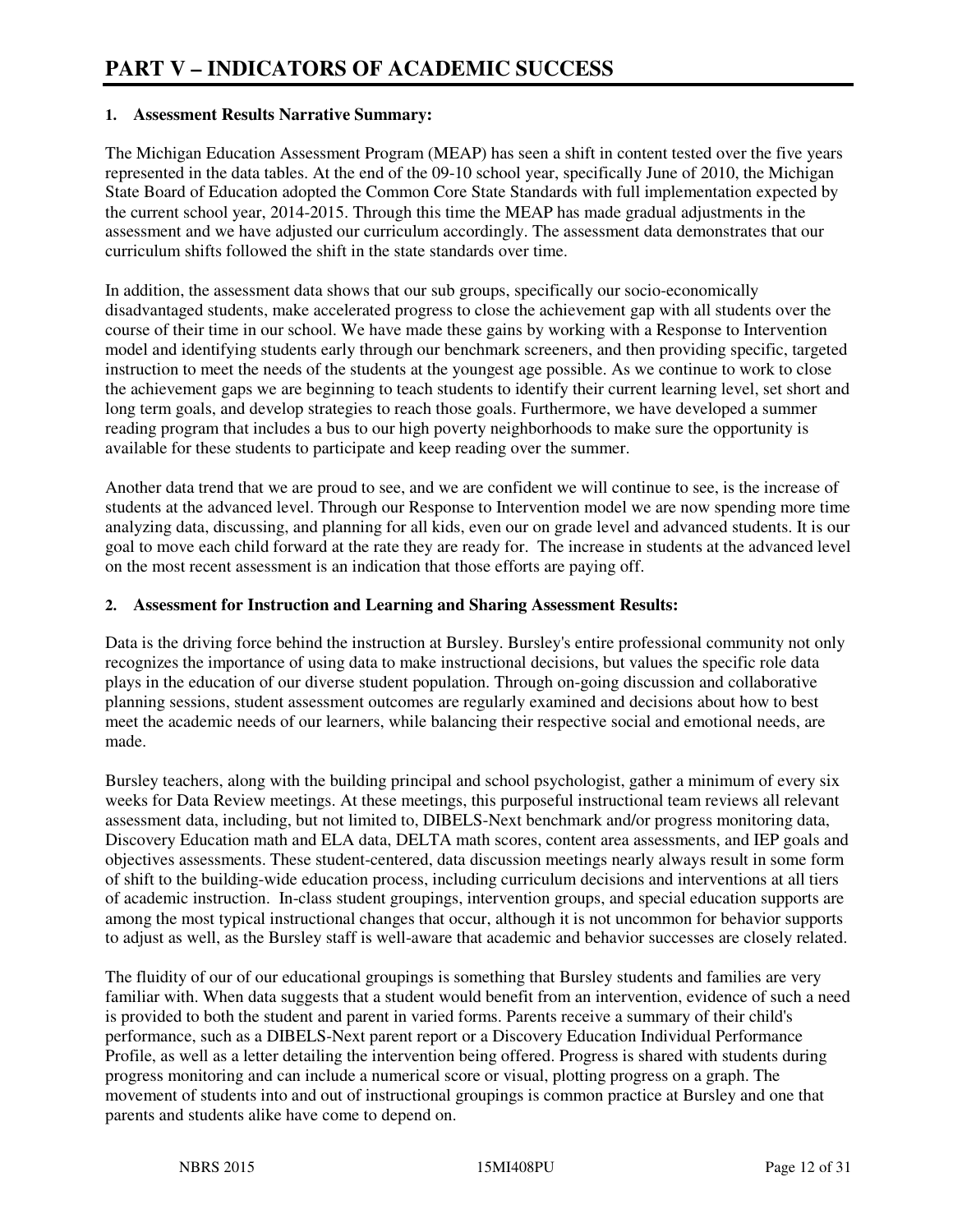# **1. School Climate/Culture**

When one first enters Bursley Elementary, the positive 'All About Kids' environment is immediately obvious. Friendly greetings and hallways filled with student artwork and projects greet visitors. Relationships between staff, students and parents are of utmost importance, friendly and genuine. As all staff members have been trained in the Capturing Kids Hearts program, there are handshakes galore, affirmations and 'good things' being shared throughout the building.

Bursley's school-wide Positive Behavior Intervention and Support (PBIS) system (with the acronym PAWS) is implemented in throughout the school, with all staff members positively recognizing all students. Proactive teaching of PAWS expectations happens in the first days of school, with regular reinforcement throughout the year. Students have the opportunity to earn green PAWS for displaying desired behaviors. When students receive a PAW they head to the office with enthusiasm to drop their PAW in the bucket for a chance to win recognition on announcements and a token prize. Next they proudly stamp themselves with a green paw for all (including parents) to see. We hold frequent buildingwide celebrations and even opportunities to earn special 'golden' PAWS!

Teachers are treated as a valuable resource at Bursley. Teacher innovation and success is celebrated formally (Board of Education recognition) and informally (staff meetings, staff lounge displays). Teachers are self-reflective, striving to learn and grow and are encouraged to observe each other to share new techniques to add to their 'tool boxes.' Experienced teachers work side by side with those new to the profession to provide support, share a Bursley historical perspective and converse about best teaching practices. Staff encourage and support each other with public affirmations, solace for those experiencing hardship, festive social events and the simple joy of Friday treats. The Bursley principal is consistently involved and visible, with an open-door policy. She works with students and families in crisis, problem solves concerns, demonstrates or team teaches lessons, and works 'in the trenches' on school projects.

Businesses and churches spruce up the grounds and help to feed students in need. Tutors from Jenison High School work as classroom assistants, and elementary classrooms 'adopt' a football player each fall. Bursley's active Parent Club volunteers plan special activities, parties and fundraisers, assist with clerical tasks, and read to/with our youngest learners. Watch Dog Dads, mentoring, and girls and boys running clubs are also exciting Bursley programs staffed by our volunteers.

Bursley students volunteer too! They run a recycling club, participate as part of the Safety Patrol, and are trained as 'Peer to Peer' support for students with autism, promoting independence and socialization. Members of our active Student Council share ideas, plan fundraisers, and help with school improvement projects. They are also a driving force behind spirit day plans, The Great Kindness Challenge and other special events which make it even more fun to come to school!

# **2. Engaging Families and Community**

Bursley Elementary employs a variety of resources and strategies that engage families and community members, all of whom contribute to the success of our students and improvement of our school. Our resources include nonprofit organizations, local businesses, institutes of higher education, as well as the Jenison community at large.

Our nonprofit and local business resources support our students and their families through a variety of ways to help our kids know they are loved and supported. Each week a local church provides snack bags in the lockers of about 85 of our neediest students. The snack bags include 5-7 snacks and a meal to take home. Two other local churches support our students by providing one-on-one mentors who are committed to developing a multi-year relationship with a student by connecting for one hour each week. The quality time students spend with a mentor each week, helps them feel loved and valued, leading to success in school as well as enriching their family and peer relationships. Our local YMCA also provides an after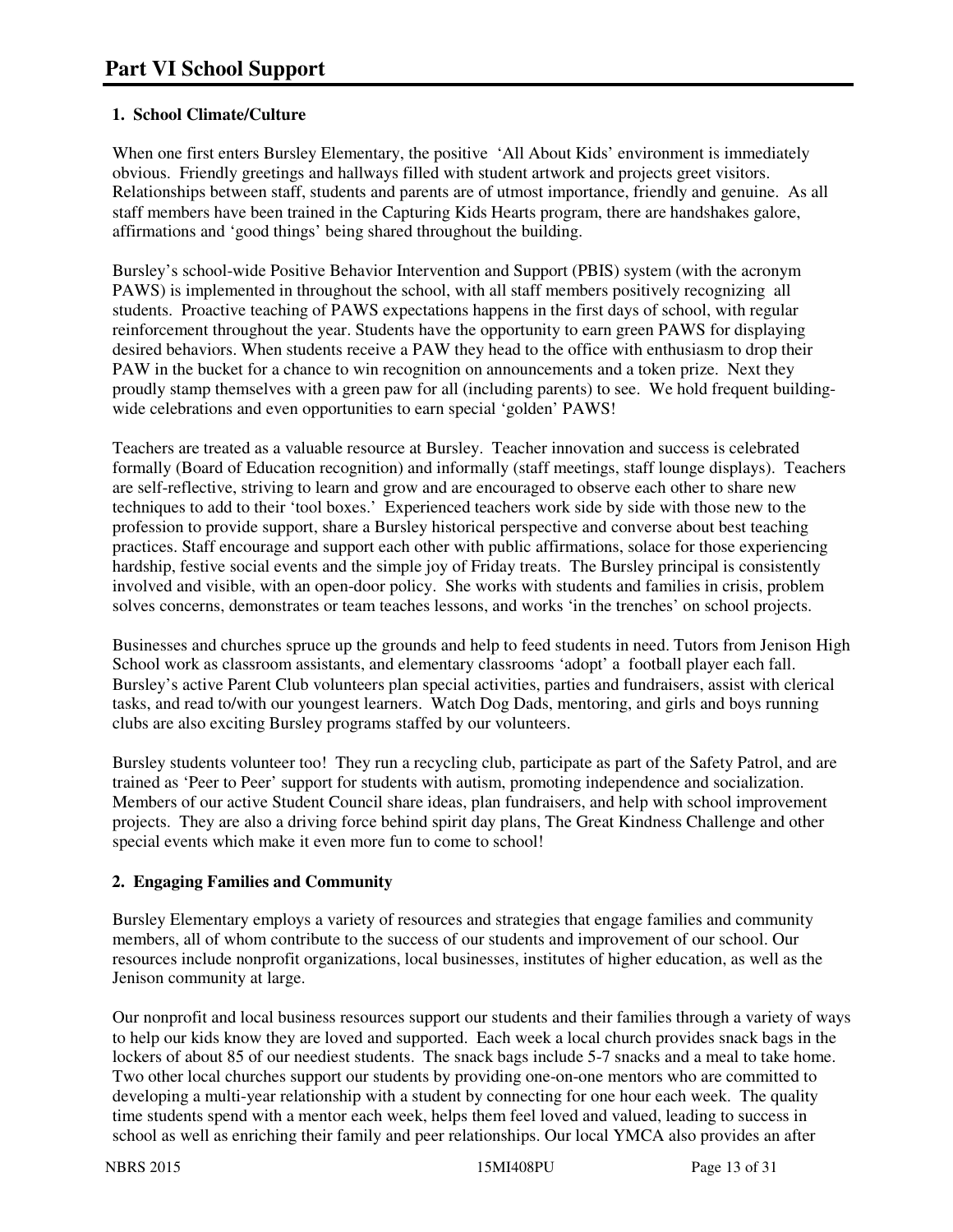school program with homework supports and access to sports and physical activity. Through this program students can be in a safe and nurturing environment, receive academic support, mentoring, health and fitness activities, volunteer opportunities, and even dinner. Several local businesses support economic growth and education of our students through the Junior Achievement program. In addition, Grand Valley State University partners with Bursley to enrich student learning through the Nutrition Education and Outreach Program, Groundswell, and other activities like Bursley family science/math night.

Our local Jenison community is involved in numerous and varied educational and social projects that engage families and strengthen the home-school connection, leading to student success and school improvement. Our parent club allocates significant funds to open our library several times in the summer. A bus travels our neediest neighborhoods to pick up students and bring them to school where we provide group games, activities, snacks and access to library books. Learnapalooza, Parent Teacher Conferences, Title 1 Parent Meetings, Curriculum Night, Cross Age Learning Tutors, Open House, Parent Club events, Bursley Fun Night, Santa's Secret Shop, Adopt-a-Family, Watch Dog Dads, Muffins with Mom, Donuts with Dad, Mother/Son Bowling, Daddy/Daughter Dance, Girls on the Run, Total Trek Quest, and Be Healthy Week all contribute to Bursley's overall student achievement and success and couldn't happen without strong family relationships and deep community ties.

#### **3. Professional Development**

The professional development approach at Bursley is rooted in two basic tenets. The professional development offerings are purposeful and promote continuous improvement. One aspect that makes the professional learning at Bursley unique is the fact that teacher needs are often the catalyst for future planning. Need surveys are administered, results are compiled, and programming is planned. Additionally, teachers are often given the ability to attend sessions that are most relevant to them, whether it be an active engagement session based on the work of Anita Archer or a technology based session focused on effective use of IPad applications. Many of the these sessions are facilitated by district staff members, including some Bursley staff members and administrators. Tapping into the expertise of current staff members ensures that the information presented is appropriate for Bursley's specific student population. Overall, implementing an approach that values professional needs, choice, and utilizes "local experts" creates a productive environment in which teachers are constantly analyzing their craft and thinking critically about potential areas of improvement. This critical analysis targets staff needs and therefore has a positive impact on student achievement.

In addition to the district offerings, Bursley teachers seek out opportunities for professional growth. Over the course of the last five years, numerous staff members have worked closely with the Ottawa Area Intermediate School District during the implementation of new curriculum, such as Delta Math. Furthermore, staff members have attended the Michigan Association for Computer Users in Learning (MACUL) conference, Discovery Education Network Ambassador programming, and inter-school district learning labs. A cohort of Bursley teachers is currently participating in a teacher led book club using Carol Dwerk's book, Mindset: The New Psychology of Success. Members of the Autism Spectrum Disorder staff will be attending a Social Thinking Conference in the spring of 2015. Knowledge, insight, and fresh ideas from these professional learning opportunities are brought back to the building and presented during the fifteen minute "Teach Me" segment of monthly staff meetings.

Bursley teachers are part of a dynamic professional development approach. District and building level professional development is purposeful. It is tailored to the individual needs of the teachers in their quest to meet the needs of all students. Outside of the district offerings, teachers are encouraged to not only pursue interesting and applicable professional learning opportunities, but also to bring their knowledge back to their colleagues. Bursley staff members are focused on constantly improving their craft through lifelong learning.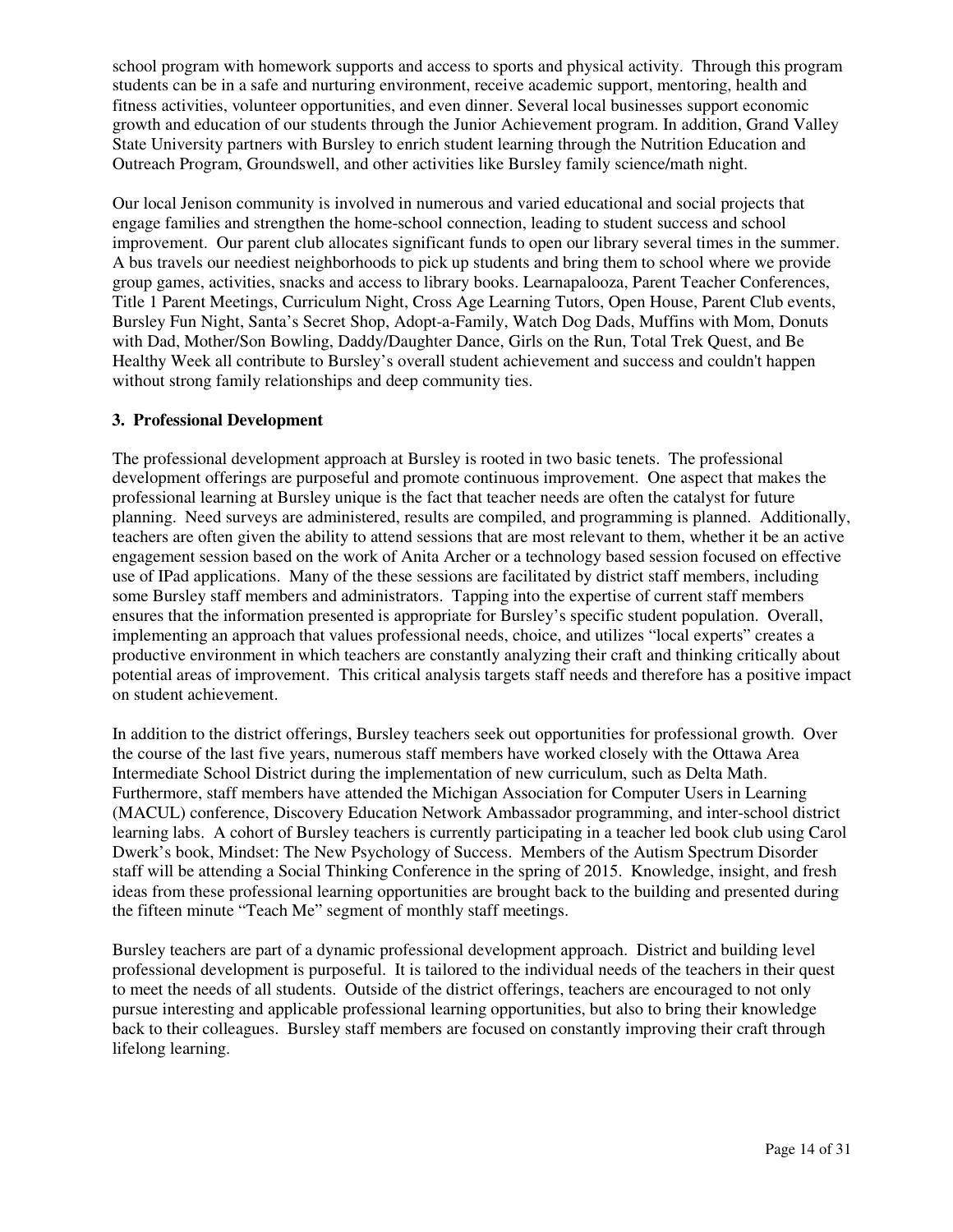#### **4. School Leadership**

"If your actions inspire others to dream more, learn more, do more and become more, you are a leader." At Bursley School, our leadership philosophy encompasses this quote by John Quincy Adams. We view leadership as global--incorporating administration, staff and students. To begin, our principal sets the tone of collaboration by creating a sense of ownership at every level. She leads grade level teams to facilitate optimal school-wide schedules that allow for necessary interventions, student support and overall student success. When challenges arise, teachers and principal work together to allocate resources to best meet student needs. As just one example, this year our principal took on the responsibility of teaching fourth grade math daily to allow for ability grouping. Our principal facilitates communication within our professional learning community. She encourages us to share, observe and learn from each other. She leads our staff meetings with purpose and direction, sharing with us her latest educational research, areas of interest, and inspires staff to share their learning and passion too.

Every six to eight weeks, a team consisting of our principal, school psychologist, intervention specialists and classroom teachers meets to review student data and overall progress. These team discussions lead to curriculum adjustments that enhance achievement and meet educational goals for each child. At these roundtable discussions, each team member is a valued contributor and is viewed as a leader within his or her area of expertise.

Throughout the year, staff members readily volunteer for various committees to undertake larger tasks, with our principal and teachers taking on leadership positions within these committees. Committees are numerous and include School Improvement (PBIS), curriculum development, summer programming, staff basketball game, family game night, and Science Night.

Because we value leadership as a critical life skill, we strive to model and teach leadership skills by including students in various roles in which they can be student leaders. Under the direction of staff members, we have 42 students who participate in our School Safety program. Our Student Council, led by staff members, meets regularly to plan and execute school activities and functions, often centering around service. Under the leadership and training of a school parent and additional staff members, a student-led team of 27 students is responsible for teaching individual classrooms proper recycling procedures. Our principal has formed a Student Leadership Council to develop a plan to improve our playground environment and atmosphere. Leaders--staff and students who inspire others to "dream more, learn more, do more and become more"-- abound at Bursley!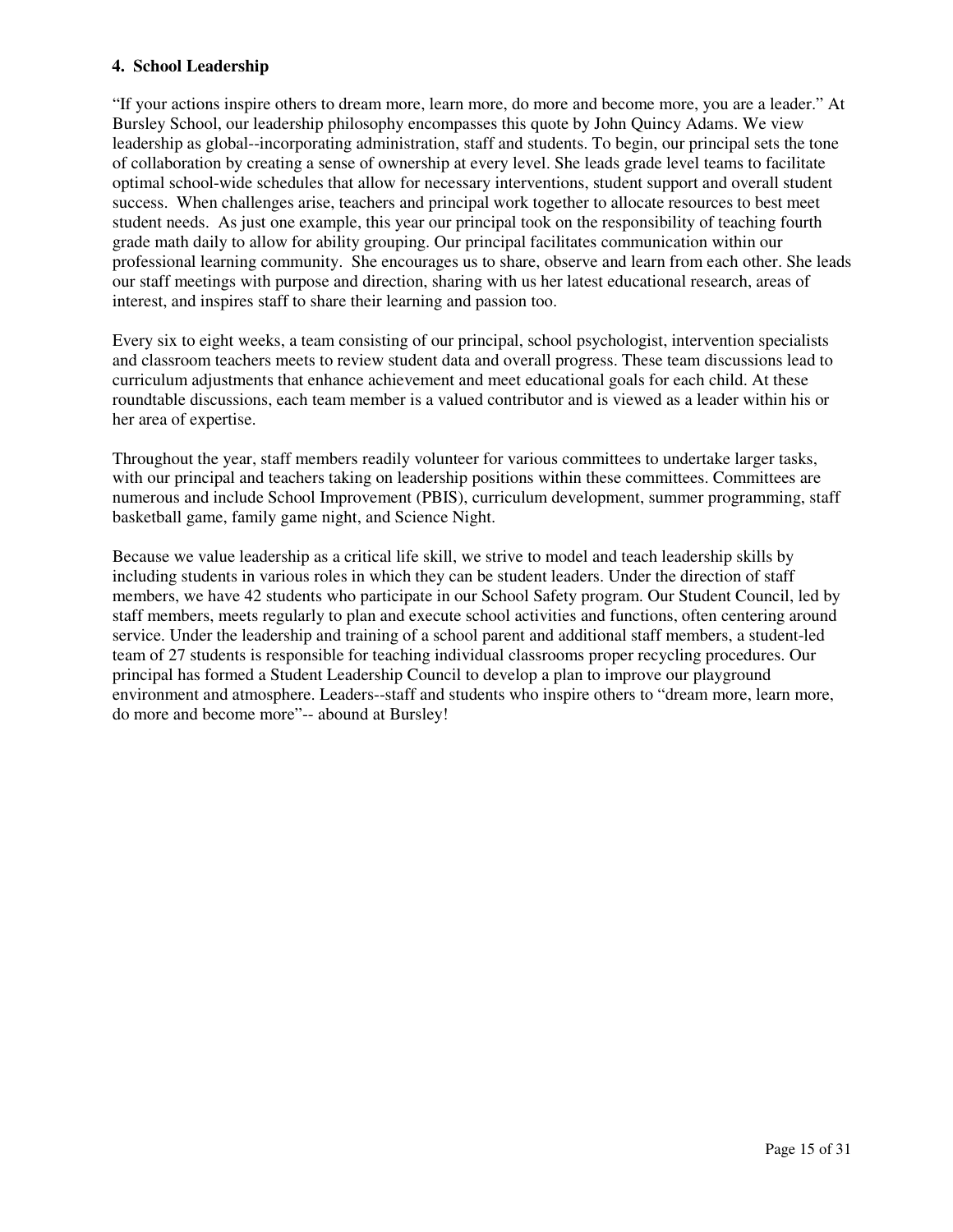| <b>Subject:</b> Math                               | <b>Test: MEAP</b>                    |
|----------------------------------------------------|--------------------------------------|
| <b>All Students Tested/Grade: 3</b>                | <b>Edition/Publication Year: N/A</b> |
| <b>Publisher:</b> Michigan Department of Education |                                      |

| School Year                      | 2013-2014      | 2012-2013        | 2011-2012       | 2010-2011        | 2009-2010        |
|----------------------------------|----------------|------------------|-----------------|------------------|------------------|
| Testing month                    | Oct            | Oct              | Oct             | Oct              | Oct              |
| <b>SCHOOL SCORES*</b>            |                |                  |                 |                  |                  |
| Proficient (Level 2) and above   | 67             | 63               | 59              | 47               | 72               |
| Advanced (Level 1)               | 20             | 14               | $\overline{5}$  | $\overline{2}$   | $\overline{7}$   |
| Number of students tested        | 70             | 49               | $\overline{59}$ | 51               | 46               |
| Percent of total students tested | 97             | 98               | 100             | 98               | 94               |
| Number of students tested with   |                |                  |                 |                  |                  |
| alternative assessment           |                |                  |                 |                  |                  |
| % of students tested with        | $\overline{3}$ | $\overline{2}$   | $\overline{0}$  | $\overline{2}$   | 6                |
| alternative assessment           |                |                  |                 |                  |                  |
| <b>SUBGROUP SCORES</b>           |                |                  |                 |                  |                  |
| 1. Free and Reduced-Price        |                |                  |                 |                  |                  |
| Meals/Socio-Economic/            |                |                  |                 |                  |                  |
| <b>Disadvantaged Students</b>    |                |                  |                 |                  |                  |
| Proficient (Level 2) and above   | 46             | 57               | 32              | 33               | 73               |
| Advanced (Level 1)               | 9              | 13               | $\overline{0}$  | $\overline{0}$   | $\overline{0}$   |
| Number of students tested        | 22             | 23               | 31              | 27               | 11               |
| 2. Students receiving Special    |                |                  |                 |                  |                  |
| <b>Education</b>                 |                |                  |                 |                  |                  |
| Proficient (Level 2) and above   |                |                  |                 |                  |                  |
| Advanced (Level 1)               |                |                  |                 |                  |                  |
| Number of students tested        |                |                  |                 |                  |                  |
| 3. English Language Learner      |                |                  |                 |                  |                  |
| <b>Students</b>                  |                |                  |                 |                  |                  |
| Proficient (Level 2) and above   |                |                  |                 |                  |                  |
| Advanced (Level 1)               |                |                  |                 |                  |                  |
| Number of students tested        |                |                  |                 |                  |                  |
| 4. Hispanic or Latino            |                |                  |                 |                  |                  |
| <b>Students</b>                  |                |                  |                 |                  |                  |
| Proficient (Level 2) and above   | 50             | 50               | 26              | 25               |                  |
| Advanced (Level 1)               | $\overline{0}$ | $\boldsymbol{0}$ | 13              | $\boldsymbol{0}$ |                  |
| Number of students tested        | $\overline{4}$ | $\overline{2}$   | 8               | $\overline{4}$   | $\boldsymbol{0}$ |
| 5. African-American              |                |                  |                 |                  |                  |
| <b>Students</b>                  |                |                  |                 |                  |                  |
| Proficient (Level 2) and above   |                |                  |                 |                  |                  |
| Advanced (Level 1)               |                |                  |                 |                  |                  |
| Number of students tested        |                |                  |                 |                  |                  |
| <b>6. Asian Students</b>         |                |                  |                 |                  |                  |
| Proficient (Level 2) and above   |                |                  |                 |                  |                  |
| Advanced (Level 1)               |                |                  |                 |                  |                  |
| Number of students tested        |                |                  |                 |                  |                  |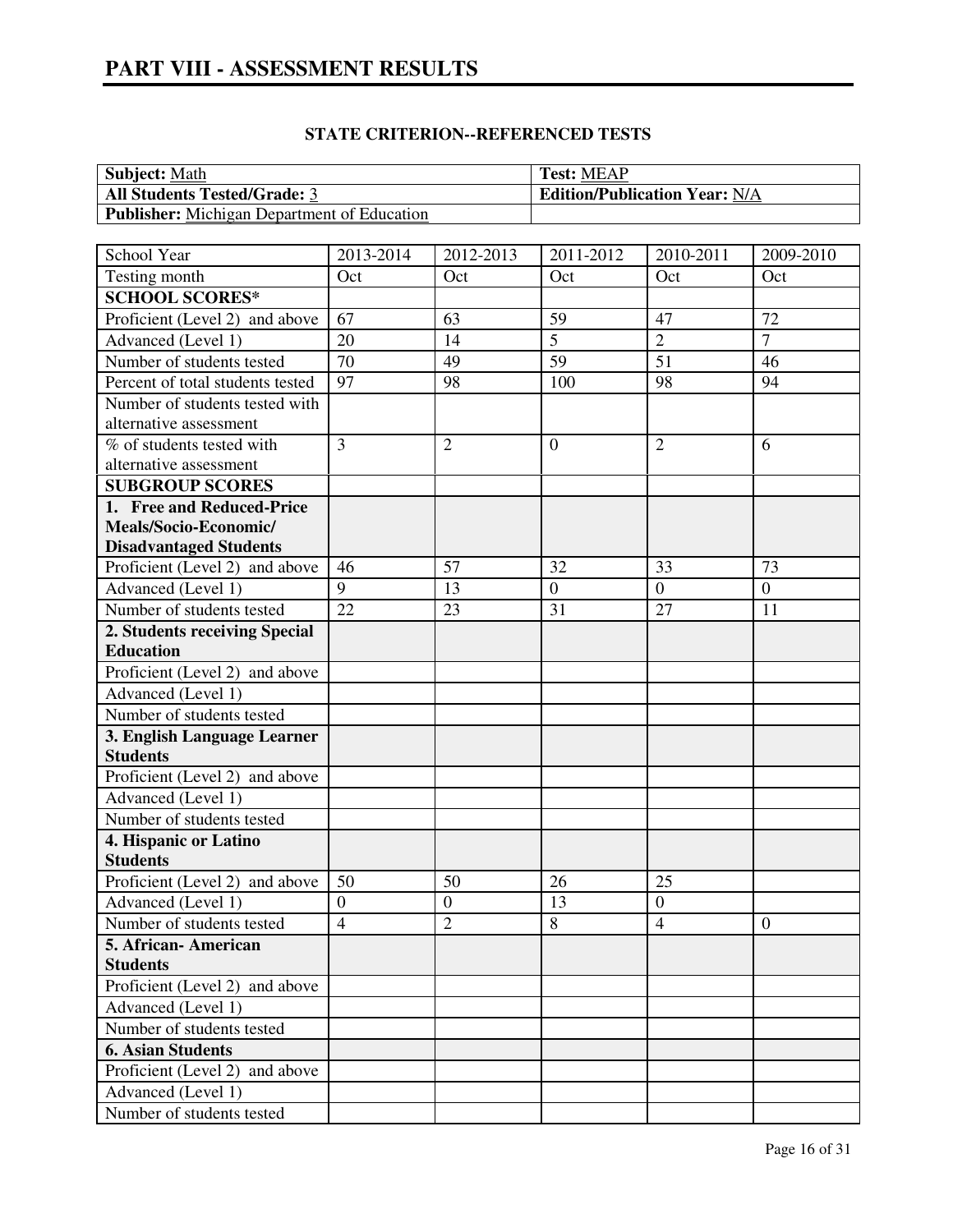| School Year                      | 2013-2014 | 2012-2013 | 2011-2012      | 2010-2011      | 2009-2010 |
|----------------------------------|-----------|-----------|----------------|----------------|-----------|
| 7. American Indian or            |           |           |                |                |           |
| <b>Alaska Native Students</b>    |           |           |                |                |           |
| Proficient (Level 2) and above   |           |           |                |                |           |
| Advanced (Level 1)               |           |           |                |                |           |
| Number of students tested        |           |           |                |                |           |
| 8. Native Hawaiian or other      |           |           |                |                |           |
| <b>Pacific Islander Students</b> |           |           |                |                |           |
| Proficient (Level 2) and above   |           |           |                |                |           |
| Advanced (Level 1)               |           |           |                |                |           |
| Number of students tested        |           |           |                |                |           |
| 9. White Students                |           |           |                |                |           |
| Proficient (Level 2) and above   | 67        | 63        | 64             | 53             | 73        |
| Advanced (Level 1)               | 18        | 16        | $\overline{4}$ | $\overline{2}$ | 8         |
| Number of students tested        | 55        | 45        | 47             | 43             | 40        |
| 10. Two or More Races            |           |           |                |                |           |
| identified Students              |           |           |                |                |           |
| Proficient (Level 2) and above   |           |           |                |                |           |
| Advanced (Level 1)               |           |           |                |                |           |
| Number of students tested        |           |           |                |                |           |
| 11. Other 1: Other 1             |           |           |                |                |           |
| Proficient (Level 2) and above   |           |           |                |                |           |
| Advanced (Level 1)               |           |           |                |                |           |
| Number of students tested        |           |           |                |                |           |
| 12. Other 2: Other 2             |           |           |                |                |           |
| Proficient (Level 2) and above   |           |           |                |                |           |
| Advanced (Level 1)               |           |           |                |                |           |
| Number of students tested        |           |           |                |                |           |
| 13. Other 3: Other 3             |           |           |                |                |           |
| Proficient (Level 2) and above   |           |           |                |                |           |
| Advanced (Level 1)               |           |           |                |                |           |
| Number of students tested        |           |           |                |                |           |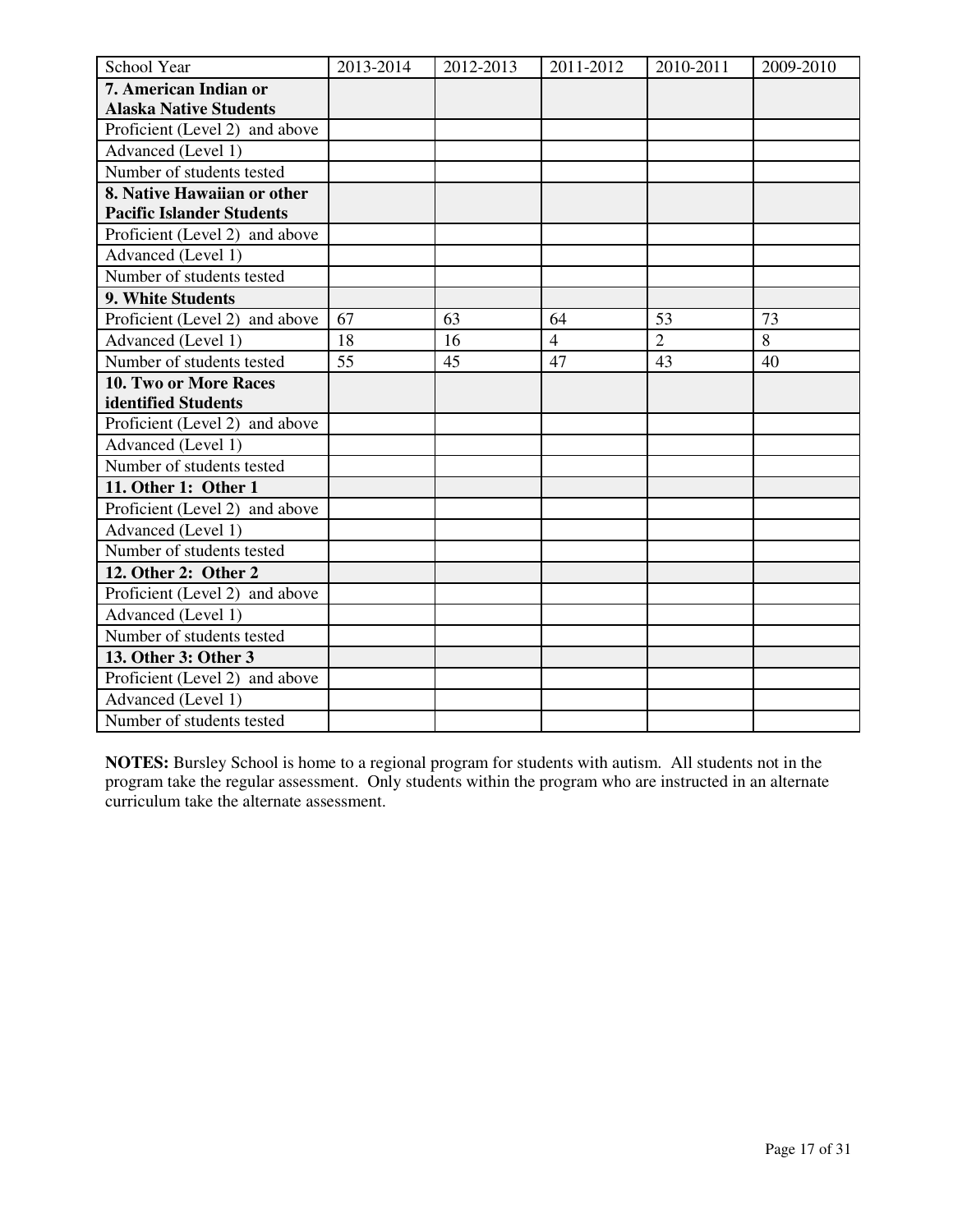| <b>Subject: Math</b>                        | <b>Test: MEAP</b>                    |
|---------------------------------------------|--------------------------------------|
| <b>All Students Tested/Grade: 4</b>         | <b>Edition/Publication Year: N/A</b> |
| Publisher: Michigan Department of Education |                                      |

| School Year                      | 2013-2014       | 2012-2013      | 2011-2012        | 2010-2011      | 2009-2010      |
|----------------------------------|-----------------|----------------|------------------|----------------|----------------|
| Testing month                    | Oct             | Oct            | Oct              | Oct            | Oct            |
| <b>SCHOOL SCORES*</b>            |                 |                |                  |                |                |
| Proficient (Level 2) and above   | 67              | 69             | 74               | 70             | 66             |
| Advanced (Level 1)               | 28              | 10             | 13               | 14             | 11             |
| Number of students tested        | $\overline{51}$ | 59             | 46               | 50             | 47             |
| Percent of total students tested | 98              | 100            | 100              | 93             | 100            |
| Number of students tested with   |                 |                |                  |                |                |
| alternative assessment           |                 |                |                  |                |                |
| % of students tested with        | $\overline{2}$  | $\overline{0}$ | $\overline{0}$   | $\overline{7}$ | $\overline{0}$ |
| alternative assessment           |                 |                |                  |                |                |
| <b>SUBGROUP SCORES</b>           |                 |                |                  |                |                |
| 1. Free and Reduced-Price        |                 |                |                  |                |                |
| Meals/Socio-Economic/            |                 |                |                  |                |                |
| <b>Disadvantaged Students</b>    |                 |                |                  |                |                |
| Proficient (Level 2) and above   | 48              | 46             | 69               | 71             | 59             |
| Advanced (Level 1)               | 16              | 10             | $\overline{4}$   | 12             | 12             |
| Number of students tested        | 25              | 22             | 23               | 17             | 17             |
| 2. Students receiving Special    |                 |                |                  |                |                |
| <b>Education</b>                 |                 |                |                  |                |                |
| Proficient (Level 2) and above   |                 |                |                  |                |                |
| Advanced (Level 1)               |                 |                |                  |                |                |
| Number of students tested        |                 |                |                  |                |                |
| 3. English Language Learner      |                 |                |                  |                |                |
| <b>Students</b>                  |                 |                |                  |                |                |
| Proficient (Level 2) and above   |                 |                |                  |                |                |
| Advanced (Level 1)               |                 |                |                  |                |                |
| Number of students tested        |                 |                |                  |                |                |
| 4. Hispanic or Latino            |                 |                |                  |                |                |
| <b>Students</b>                  |                 |                |                  |                |                |
| Proficient (Level 2) and above   | 50              | 33             | 67               | $\overline{0}$ | 33             |
| Advanced (Level 1)               | 25              | 33             | $\boldsymbol{0}$ | $\overline{0}$ | $\overline{0}$ |
| Number of students tested        | $\overline{4}$  | 6              | 3                | $\overline{2}$ | 3              |
| 5. African- American             |                 |                |                  |                |                |
| <b>Students</b>                  |                 |                |                  |                |                |
| Proficient (Level 2) and above   |                 |                |                  |                |                |
| Advanced (Level 1)               |                 |                |                  |                |                |
| Number of students tested        |                 |                |                  |                |                |
| <b>6. Asian Students</b>         |                 |                |                  |                |                |
| Proficient (Level 2) and above   |                 |                |                  |                |                |
| Advanced (Level 1)               |                 |                |                  |                |                |
| Number of students tested        |                 |                |                  |                |                |
| 7. American Indian or            |                 |                |                  |                |                |
| <b>Alaska Native Students</b>    |                 |                |                  |                |                |
| Proficient (Level 2) and above   |                 |                |                  |                |                |
| Advanced (Level 1)               |                 |                |                  |                |                |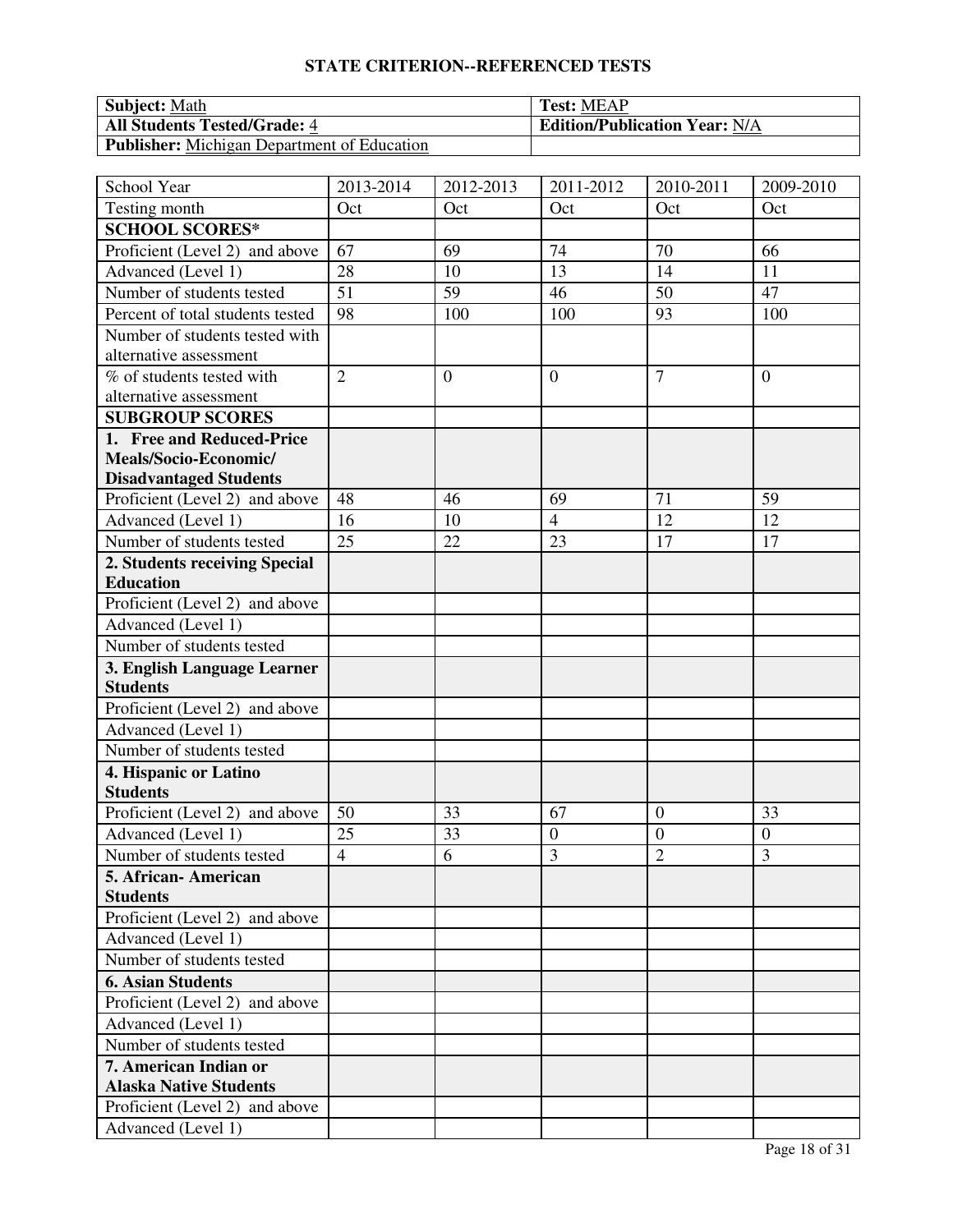| School Year                      | 2013-2014 | 2012-2013 | 2011-2012 | 2010-2011 | 2009-2010 |
|----------------------------------|-----------|-----------|-----------|-----------|-----------|
| Number of students tested        |           |           |           |           |           |
| 8. Native Hawaiian or other      |           |           |           |           |           |
| <b>Pacific Islander Students</b> |           |           |           |           |           |
| Proficient (Level 2) and above   |           |           |           |           |           |
| Advanced (Level 1)               |           |           |           |           |           |
| Number of students tested        |           |           |           |           |           |
| 9. White Students                |           |           |           |           |           |
| Proficient (Level 2) and above   | 70        | 77        | 75        | 74        | 73        |
| Advanced (Level 1)               | 30        | 9         | 15        | 14        | 13        |
| Number of students tested        | 43        | 47        | 40        | 42        | 40        |
| <b>10. Two or More Races</b>     |           |           |           |           |           |
| identified Students              |           |           |           |           |           |
| Proficient (Level 2) and above   |           |           |           |           |           |
| Advanced (Level 1)               |           |           |           |           |           |
| Number of students tested        |           |           |           |           |           |
| 11. Other 1: Other 1             |           |           |           |           |           |
| Proficient (Level 2) and above   |           |           |           |           |           |
| Advanced (Level 1)               |           |           |           |           |           |
| Number of students tested        |           |           |           |           |           |
| 12. Other 2: Other 2             |           |           |           |           |           |
| Proficient (Level 2) and above   |           |           |           |           |           |
| Advanced (Level 1)               |           |           |           |           |           |
| Number of students tested        |           |           |           |           |           |
| 13. Other 3: Other 3             |           |           |           |           |           |
| Proficient (Level 2) and above   |           |           |           |           |           |
| Advanced (Level 1)               |           |           |           |           |           |
| Number of students tested        |           |           |           |           |           |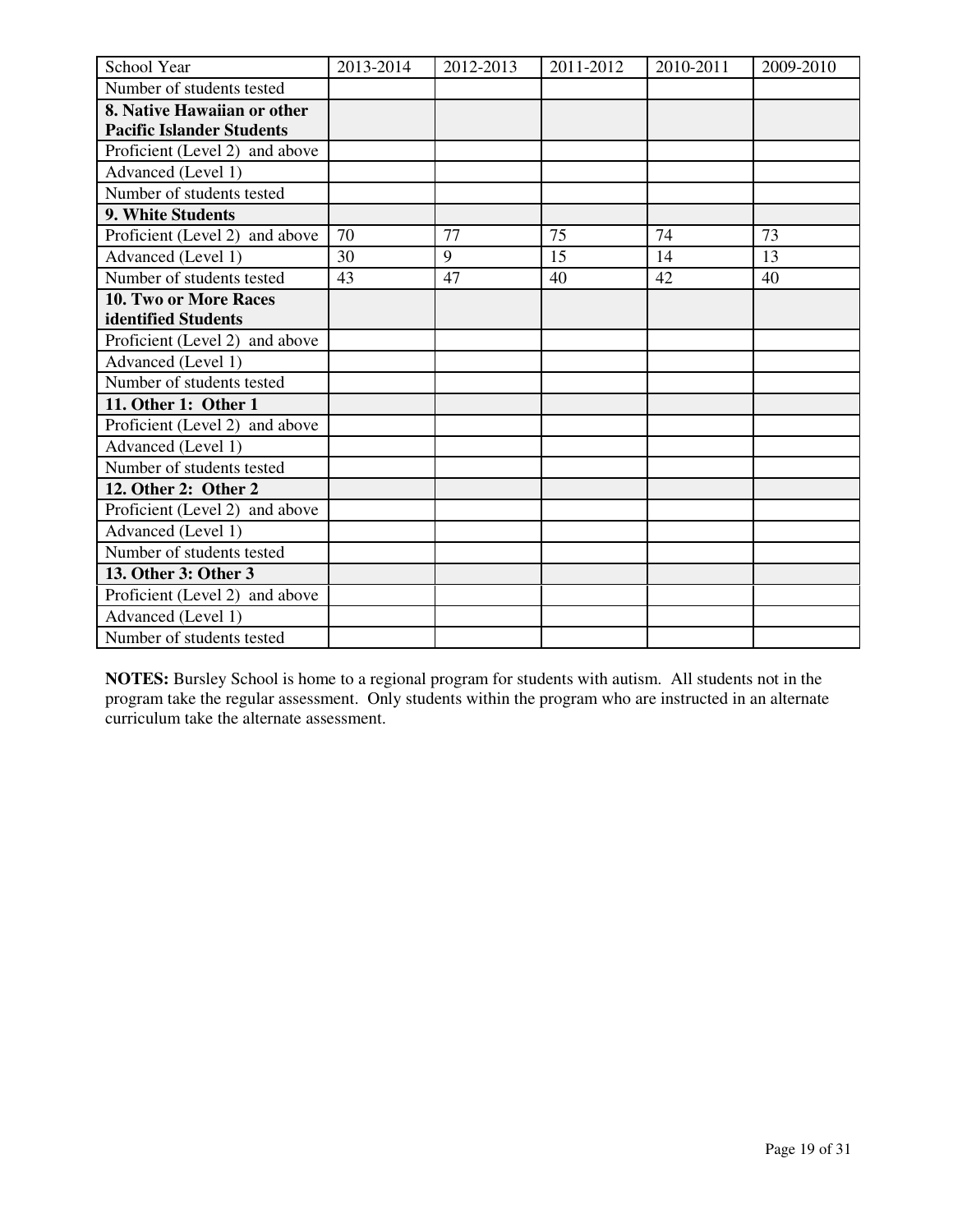| <b>Subject: Math</b>                        | <b>Test: MEAP</b>                    |
|---------------------------------------------|--------------------------------------|
| <b>All Students Tested/Grade: 5</b>         | <b>Edition/Publication Year: N/A</b> |
| Publisher: Michigan Department of Education |                                      |

| School Year                      | 2013-2014      | 2012-2013        | 2011-2012       | 2010-2011        | 2009-2010        |
|----------------------------------|----------------|------------------|-----------------|------------------|------------------|
| Testing month                    | Oct            | Oct              | Oct             | Oct              | Oct              |
| <b>SCHOOL SCORES*</b>            |                |                  |                 |                  |                  |
| Proficient (Level 2) and above   | 52             | 56               | 64              | 50               | 67               |
| Advanced (Level 1)               | $\overline{4}$ | $\overline{4}$   | $\overline{2}$  | $\overline{0}$   | 11               |
| Number of students tested        | 56             | 50               | $\overline{52}$ | 50               | 45               |
| Percent of total students tested | 100            | 100              | 96              | 100              | 98               |
| Number of students tested with   |                |                  |                 |                  |                  |
| alternative assessment           |                |                  |                 |                  |                  |
| % of students tested with        | $\overline{0}$ | $\overline{0}$   | $\overline{4}$  | $\overline{0}$   | $\overline{2}$   |
| alternative assessment           |                |                  |                 |                  |                  |
| <b>SUBGROUP SCORES</b>           |                |                  |                 |                  |                  |
| 1. Free and Reduced-Price        |                |                  |                 |                  |                  |
| Meals/Socio-Economic/            |                |                  |                 |                  |                  |
| <b>Disadvantaged Students</b>    |                |                  |                 |                  |                  |
| Proficient (Level 2) and above   | 29             | 57               | 50              | 39               | 56               |
| Advanced (Level 1)               | $\overline{0}$ | $\boldsymbol{0}$ | $\overline{0}$  | $\overline{0}$   | 6                |
| Number of students tested        | 21             | 23               | 18              | 18               | 16               |
| 2. Students receiving Special    |                |                  |                 |                  |                  |
| <b>Education</b>                 |                |                  |                 |                  |                  |
| Proficient (Level 2) and above   |                |                  |                 |                  |                  |
| Advanced (Level 1)               |                |                  |                 |                  |                  |
| Number of students tested        |                |                  |                 |                  |                  |
| 3. English Language Learner      |                |                  |                 |                  |                  |
| <b>Students</b>                  |                |                  |                 |                  |                  |
| Proficient (Level 2) and above   |                |                  |                 |                  |                  |
| Advanced (Level 1)               |                |                  |                 |                  |                  |
| Number of students tested        |                |                  |                 |                  |                  |
| 4. Hispanic or Latino            |                |                  |                 |                  |                  |
| <b>Students</b>                  |                |                  |                 |                  |                  |
| Proficient (Level 2) and above   | 40             | $\overline{0}$   | $\mathbf{0}$    | 29               | $\overline{0}$   |
| Advanced (Level 1)               | 20             | $\boldsymbol{0}$ | $\mathbf{0}$    | $\boldsymbol{0}$ | $\overline{0}$   |
| Number of students tested        | $\overline{5}$ | $\overline{c}$   | 3               | $\overline{7}$   | $\boldsymbol{0}$ |
| 5. African- American             |                |                  |                 |                  |                  |
| <b>Students</b>                  |                |                  |                 |                  |                  |
| Proficient (Level 2) and above   |                |                  |                 |                  |                  |
| Advanced (Level 1)               |                |                  |                 |                  |                  |
| Number of students tested        |                |                  |                 |                  |                  |
| <b>6. Asian Students</b>         |                |                  |                 |                  |                  |
| Proficient (Level 2) and above   |                |                  |                 |                  |                  |
| Advanced (Level 1)               |                |                  |                 |                  |                  |
| Number of students tested        |                |                  |                 |                  |                  |
| 7. American Indian or            |                |                  |                 |                  |                  |
| <b>Alaska Native Students</b>    |                |                  |                 |                  |                  |
| Proficient (Level 2) and above   |                |                  |                 |                  |                  |
| Advanced (Level 1)               |                |                  |                 |                  |                  |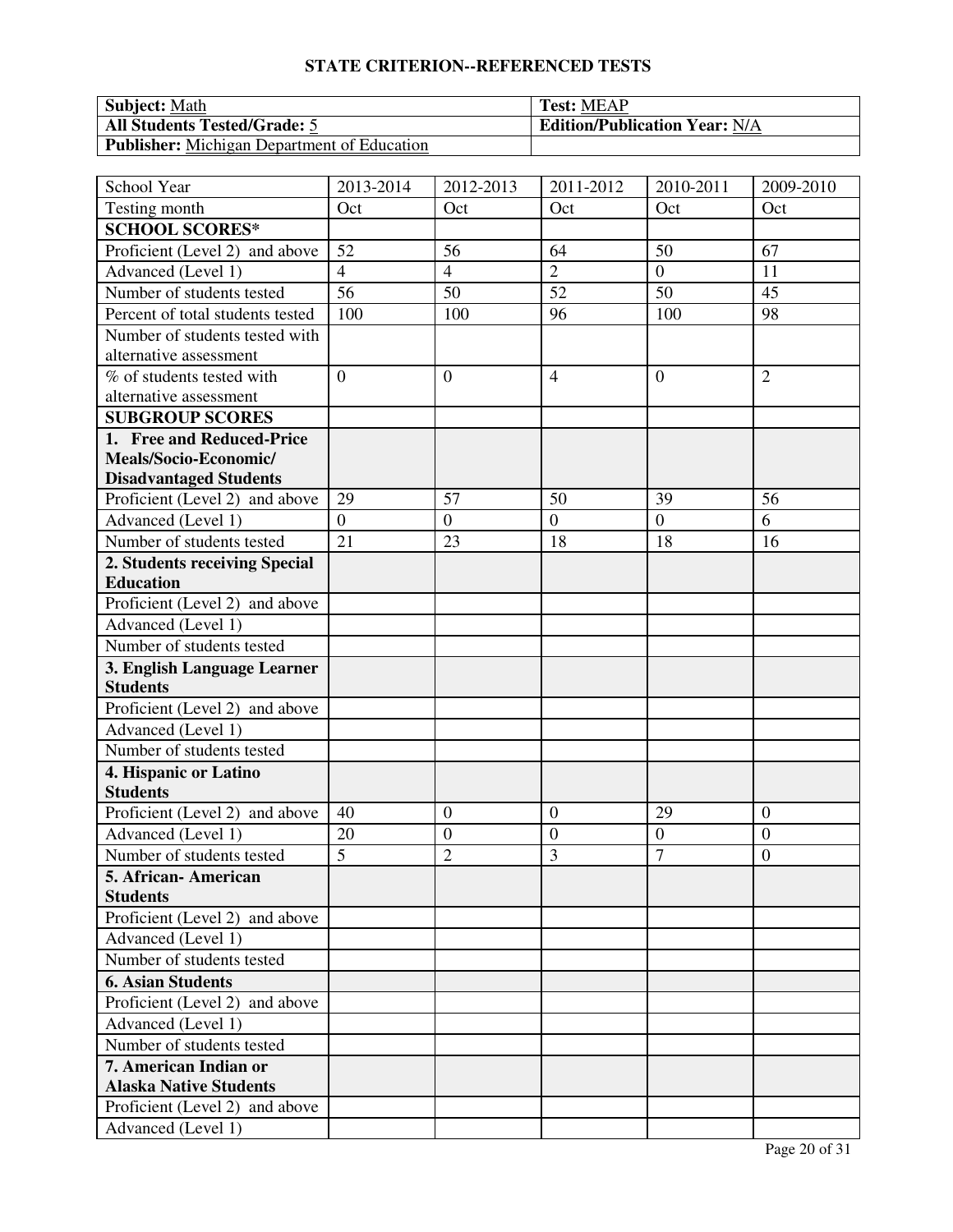| School Year                      | 2013-2014      | 2012-2013 | 2011-2012      | 2010-2011 | 2009-2010 |
|----------------------------------|----------------|-----------|----------------|-----------|-----------|
| Number of students tested        |                |           |                |           |           |
| 8. Native Hawaiian or other      |                |           |                |           |           |
| <b>Pacific Islander Students</b> |                |           |                |           |           |
| Proficient (Level 2) and above   |                |           |                |           |           |
| Advanced (Level 1)               |                |           |                |           |           |
| Number of students tested        |                |           |                |           |           |
| 9. White Students                |                |           |                |           |           |
| Proficient (Level 2) and above   | 51             | 61        | 71             | 52        | 64        |
| Advanced (Level 1)               | $\overline{2}$ | 5         | $\overline{3}$ | $\theta$  | 10        |
| Number of students tested        | 47             | 43        | 40             | 42        | 16        |
| <b>10. Two or More Races</b>     |                |           |                |           |           |
| identified Students              |                |           |                |           |           |
| Proficient (Level 2) and above   |                |           |                |           |           |
| Advanced (Level 1)               |                |           |                |           |           |
| Number of students tested        |                |           |                |           |           |
| 11. Other 1: Other 1             |                |           |                |           |           |
| Proficient (Level 2) and above   |                |           |                |           |           |
| Advanced (Level 1)               |                |           |                |           |           |
| Number of students tested        |                |           |                |           |           |
| 12. Other 2: Other 2             |                |           |                |           |           |
| Proficient (Level 2) and above   |                |           |                |           |           |
| Advanced (Level 1)               |                |           |                |           |           |
| Number of students tested        |                |           |                |           |           |
| 13. Other 3: Other 3             |                |           |                |           |           |
| Proficient (Level 2) and above   |                |           |                |           |           |
| Advanced (Level 1)               |                |           |                |           |           |
| Number of students tested        |                |           |                |           |           |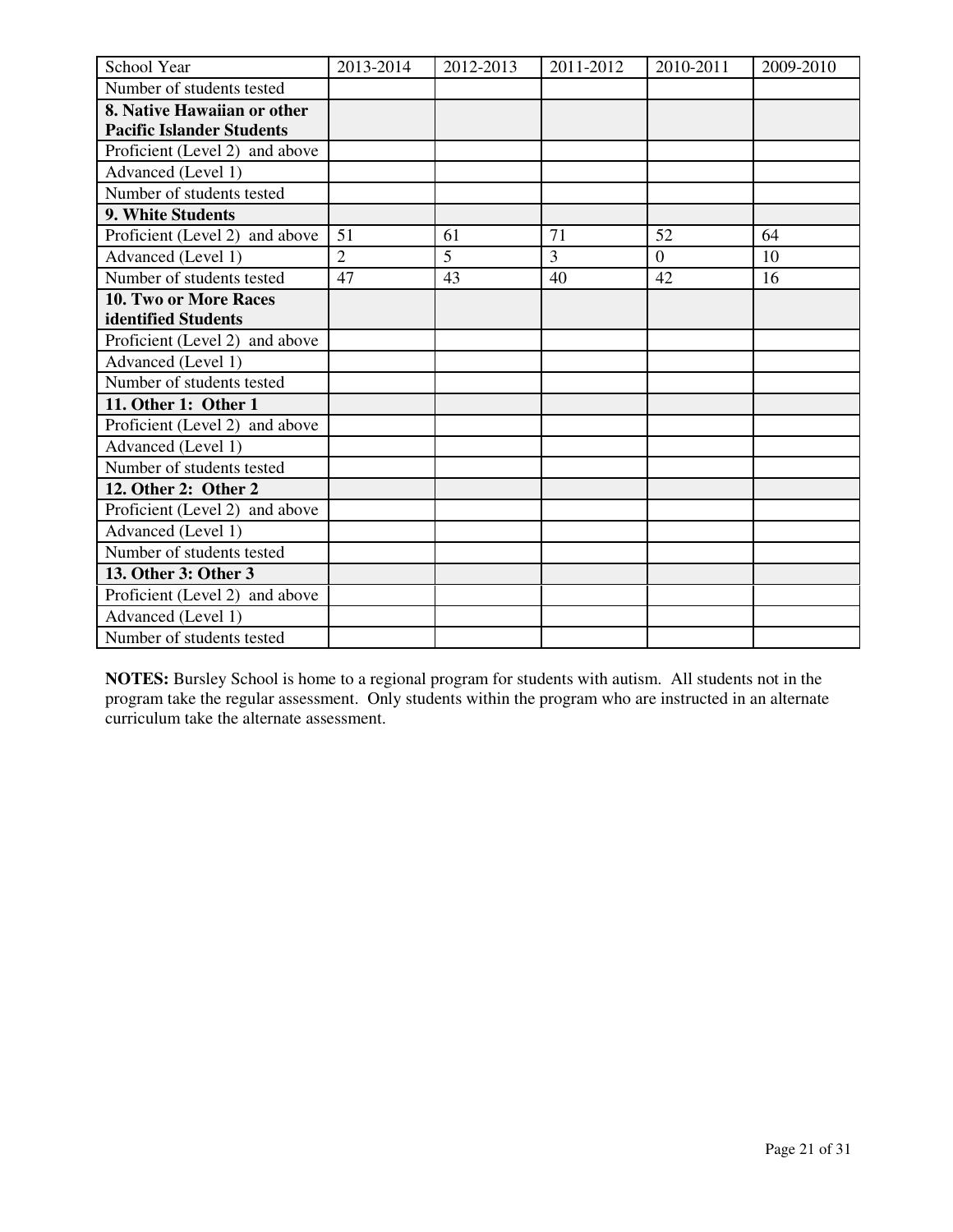| <b>Subject: Math</b>                        | <b>Test: MEAP</b>                    |
|---------------------------------------------|--------------------------------------|
| <b>All Students Tested/Grade: 6</b>         | <b>Edition/Publication Year: N/A</b> |
| Publisher: Michigan Department of Education |                                      |

| School Year                      | 2013-2014      | 2012-2013        | 2011-2012        | 2010-2011        | 2009-2010      |
|----------------------------------|----------------|------------------|------------------|------------------|----------------|
| Testing month                    | Oct            | Oct              | Oct              | Oct              | Oct            |
| <b>SCHOOL SCORES*</b>            |                |                  |                  |                  |                |
| Proficient (Level 2) and above   | 68             | 74               | 53               | 56               | 56             |
| Advanced (Level 1)               | 19             | 10               | $\overline{0}$   | 5                | 17             |
| Number of students tested        | 47             | 50               | 47               | 41               | 54             |
| Percent of total students tested | 100            | 93               | 100              | 95               | 95             |
| Number of students tested with   |                |                  |                  |                  |                |
| alternative assessment           |                |                  |                  |                  |                |
| % of students tested with        | $\overline{0}$ | $\overline{7}$   | $\overline{0}$   | 5                | 5              |
| alternative assessment           |                |                  |                  |                  |                |
| <b>SUBGROUP SCORES</b>           |                |                  |                  |                  |                |
| 1. Free and Reduced-Price        |                |                  |                  |                  |                |
| Meals/Socio-Economic/            |                |                  |                  |                  |                |
| <b>Disadvantaged Students</b>    |                |                  |                  |                  |                |
| Proficient (Level 2) and above   | 65             | 69               | 44               | 59               | 48             |
| Advanced (Level 1)               | 12             | 13               | $\overline{0}$   | 6                | 24             |
| Number of students tested        | 17             | 16               | 16               | 17               | 21             |
| 2. Students receiving Special    |                |                  |                  |                  |                |
| <b>Education</b>                 |                |                  |                  |                  |                |
| Proficient (Level 2) and above   |                |                  |                  |                  |                |
| Advanced (Level 1)               |                |                  |                  |                  |                |
| Number of students tested        |                |                  |                  |                  |                |
| 3. English Language Learner      |                |                  |                  |                  |                |
| <b>Students</b>                  |                |                  |                  |                  |                |
| Proficient (Level 2) and above   |                |                  |                  |                  |                |
| Advanced (Level 1)               |                |                  |                  |                  |                |
| Number of students tested        |                |                  |                  |                  |                |
| 4. Hispanic or Latino            |                |                  |                  |                  |                |
| <b>Students</b>                  |                |                  |                  |                  |                |
| Proficient (Level 2) and above   | $\overline{0}$ | $\overline{0}$   | 50               | 100              | 50             |
| Advanced (Level 1)               | $\overline{0}$ | $\boldsymbol{0}$ | $\boldsymbol{0}$ | $\boldsymbol{0}$ | $\overline{0}$ |
| Number of students tested        | $\overline{0}$ | $\overline{c}$   | 6                | 1                | $\overline{4}$ |
| 5. African- American             |                |                  |                  |                  |                |
| <b>Students</b>                  |                |                  |                  |                  |                |
| Proficient (Level 2) and above   |                |                  |                  |                  |                |
| Advanced (Level 1)               |                |                  |                  |                  |                |
| Number of students tested        |                |                  |                  |                  |                |
| <b>6. Asian Students</b>         |                |                  |                  |                  |                |
| Proficient (Level 2) and above   |                |                  |                  |                  |                |
| Advanced (Level 1)               |                |                  |                  |                  |                |
| Number of students tested        |                |                  |                  |                  |                |
| 7. American Indian or            |                |                  |                  |                  |                |
| <b>Alaska Native Students</b>    |                |                  |                  |                  |                |
| Proficient (Level 2) and above   |                |                  |                  |                  |                |
| Advanced (Level 1)               |                |                  |                  |                  |                |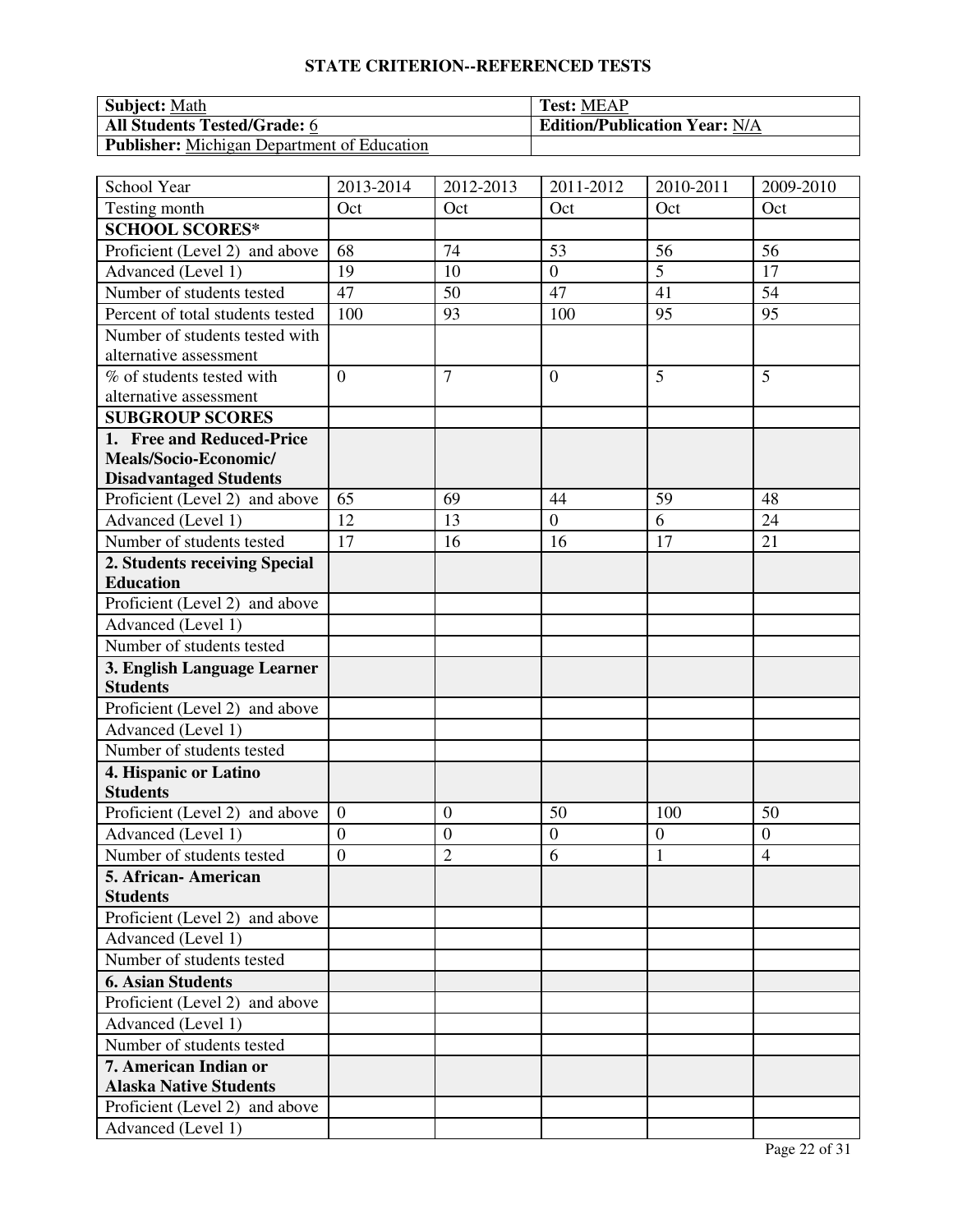| School Year                      | 2013-2014 | 2012-2013 | 2011-2012      | 2010-2011 | 2009-2010 |
|----------------------------------|-----------|-----------|----------------|-----------|-----------|
| Number of students tested        |           |           |                |           |           |
| 8. Native Hawaiian or other      |           |           |                |           |           |
| <b>Pacific Islander Students</b> |           |           |                |           |           |
| Proficient (Level 2) and above   |           |           |                |           |           |
| Advanced (Level 1)               |           |           |                |           |           |
| Number of students tested        |           |           |                |           |           |
| 9. White Students                |           |           |                |           |           |
| Proficient (Level 2) and above   | 69        | 80        | 54             | 56        | 60        |
| Advanced (Level 1)               | 21        | 13        | $\overline{0}$ | 6         | 19        |
| Number of students tested        | 42        | 39        | 41             | 36        | 42        |
| 10. Two or More Races            |           |           |                |           |           |
| identified Students              |           |           |                |           |           |
| Proficient (Level 2) and above   |           |           |                |           |           |
| Advanced (Level 1)               |           |           |                |           |           |
| Number of students tested        |           |           |                |           |           |
| 11. Other 1: Other 1             |           |           |                |           |           |
| Proficient (Level 2) and above   |           |           |                |           |           |
| Advanced (Level 1)               |           |           |                |           |           |
| Number of students tested        |           |           |                |           |           |
| 12. Other 2: Other 2             |           |           |                |           |           |
| Proficient (Level 2) and above   |           |           |                |           |           |
| Advanced (Level 1)               |           |           |                |           |           |
| Number of students tested        |           |           |                |           |           |
| 13. Other 3: Other 3             |           |           |                |           |           |
| Proficient (Level 2) and above   |           |           |                |           |           |
| Advanced (Level 1)               |           |           |                |           |           |
| Number of students tested        |           |           |                |           |           |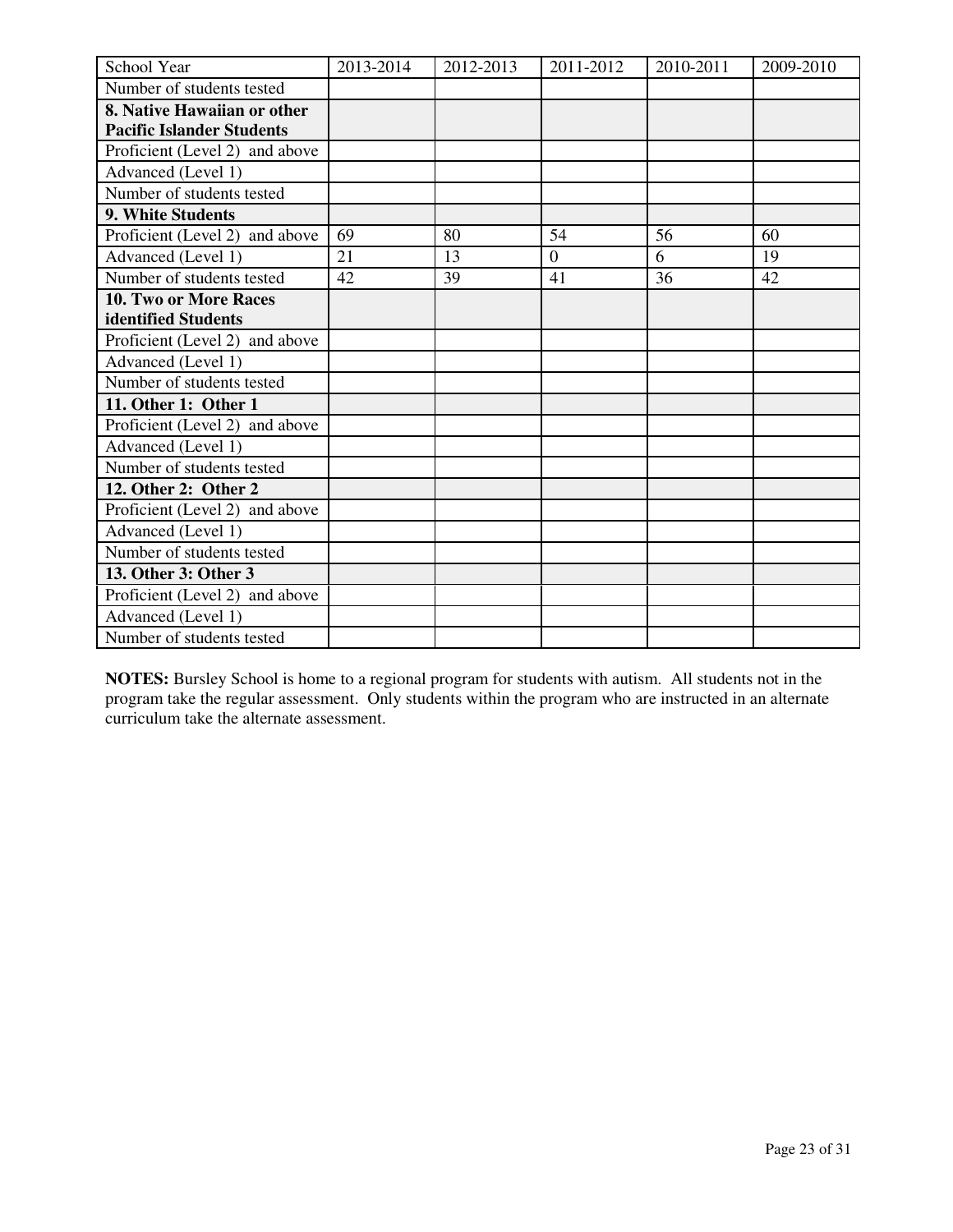| <b>Subject:</b> Reading/ELA                        | <b>Test: MEAP</b>                    |
|----------------------------------------------------|--------------------------------------|
| <b>All Students Tested/Grade: 3</b>                | <b>Edition/Publication Year: N/A</b> |
| <b>Publisher:</b> Michigan Department of Education |                                      |

| School Year                      | 2013-2014       | 2012-2013      | 2011-2012      | 2010-2011      | 2009-2010      |
|----------------------------------|-----------------|----------------|----------------|----------------|----------------|
| Testing month                    | Oct             | Oct            | Oct            | Oct            | Oct            |
| <b>SCHOOL SCORES*</b>            |                 |                |                |                |                |
| Proficient (Level 2) and above   | 77              | 86             | 67             | 71             | 87             |
| Advanced (Level 1)               | 17              | $\,8\,$        | 12             | 8              | 13             |
| Number of students tested        | $\overline{70}$ | 50             | 58             | 51             | 46             |
| Percent of total students tested | 97              | 98             | 100            | 98             | 94             |
| Number of students tested with   |                 |                |                |                |                |
| alternative assessment           |                 |                |                |                |                |
| % of students tested with        | $\overline{3}$  | $\overline{2}$ | $\overline{0}$ | $\overline{2}$ | 6              |
| alternative assessment           |                 |                |                |                |                |
| <b>SUBGROUP SCORES</b>           |                 |                |                |                |                |
| 1. Free and Reduced-Price        |                 |                |                |                |                |
| Meals/Socio-Economic/            |                 |                |                |                |                |
| <b>Disadvantaged Students</b>    |                 |                |                |                |                |
| Proficient (Level 2) and above   | 55              | 75             | 50             | 56             | 81             |
| Advanced (Level 1)               | 9               | 8              | $\overline{7}$ | $\overline{7}$ | 9              |
| Number of students tested        | 22              | 24             | 30             | 27             | 11             |
| 2. Students receiving Special    |                 |                |                |                |                |
| <b>Education</b>                 |                 |                |                |                |                |
| Proficient (Level 2) and above   |                 |                |                |                |                |
| Advanced (Level 1)               |                 |                |                |                |                |
| Number of students tested        |                 |                |                |                |                |
| 3. English Language Learner      |                 |                |                |                |                |
| <b>Students</b>                  |                 |                |                |                |                |
| Proficient (Level 2) and above   |                 |                |                |                |                |
| Advanced (Level 1)               |                 |                |                |                |                |
| Number of students tested        |                 |                |                |                |                |
| 4. Hispanic or Latino            |                 |                |                |                |                |
| <b>Students</b>                  |                 |                |                |                |                |
| Proficient (Level 2) and above   | 50              | 100            | 43             | 50             |                |
| Advanced (Level 1)               | $\overline{0}$  | 100            | 14             | $\overline{0}$ |                |
| Number of students tested        | $\overline{4}$  | $\overline{2}$ | $\overline{7}$ | $\overline{4}$ | $\overline{0}$ |
| 5. African- American             |                 |                |                |                |                |
| <b>Students</b>                  |                 |                |                |                |                |
| Proficient (Level 2) and above   |                 |                |                |                |                |
| Advanced (Level 1)               |                 |                |                |                |                |
| Number of students tested        |                 |                |                |                |                |
| <b>6. Asian Students</b>         |                 |                |                |                |                |
| Proficient (Level 2) and above   |                 |                |                |                |                |
| Advanced (Level 1)               |                 |                |                |                |                |
| Number of students tested        |                 |                |                |                |                |
| 7. American Indian or            |                 |                |                |                |                |
| <b>Alaska Native Students</b>    |                 |                |                |                |                |
| Proficient (Level 2) and above   |                 |                |                |                |                |
| Advanced (Level 1)               |                 |                |                |                |                |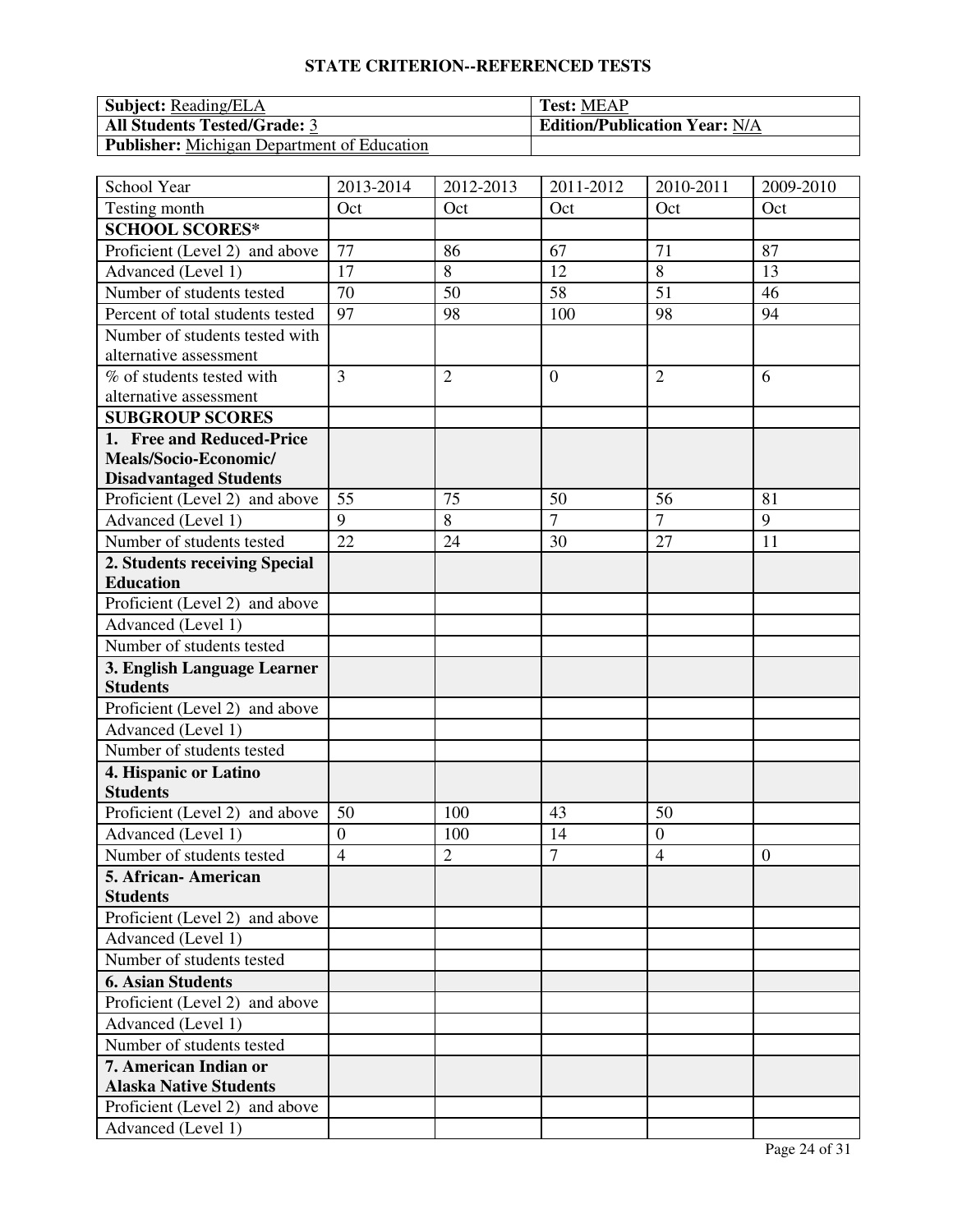| School Year                      | 2013-2014 | 2012-2013      | 2011-2012 | 2010-2011 | 2009-2010 |
|----------------------------------|-----------|----------------|-----------|-----------|-----------|
| Number of students tested        |           |                |           |           |           |
| 8. Native Hawaiian or other      |           |                |           |           |           |
| <b>Pacific Islander Students</b> |           |                |           |           |           |
| Proficient (Level 2) and above   |           |                |           |           |           |
| Advanced (Level 1)               |           |                |           |           |           |
| Number of students tested        |           |                |           |           |           |
| 9. White Students                |           |                |           |           |           |
| Proficient (Level 2) and above   | 73        | 82             | 73        | 74        | 90        |
| Advanced (Level 1)               | 16        | $\overline{7}$ | 13        | 9         | 15        |
| Number of students tested        | 55        | 46             | 47        | 43        | 40        |
| 10. Two or More Races            |           |                |           |           |           |
| identified Students              |           |                |           |           |           |
| Proficient (Level 2) and above   |           |                |           |           |           |
| Advanced (Level 1)               |           |                |           |           |           |
| Number of students tested        |           |                |           |           |           |
| 11. Other 1: Other 1             |           |                |           |           |           |
| Proficient (Level 2) and above   |           |                |           |           |           |
| Advanced (Level 1)               |           |                |           |           |           |
| Number of students tested        |           |                |           |           |           |
| 12. Other 2: Other 2             |           |                |           |           |           |
| Proficient (Level 2) and above   |           |                |           |           |           |
| Advanced (Level 1)               |           |                |           |           |           |
| Number of students tested        |           |                |           |           |           |
| 13. Other 3: Other 3             |           |                |           |           |           |
| Proficient (Level 2) and above   |           |                |           |           |           |
| Advanced (Level 1)               |           |                |           |           |           |
| Number of students tested        |           |                |           |           |           |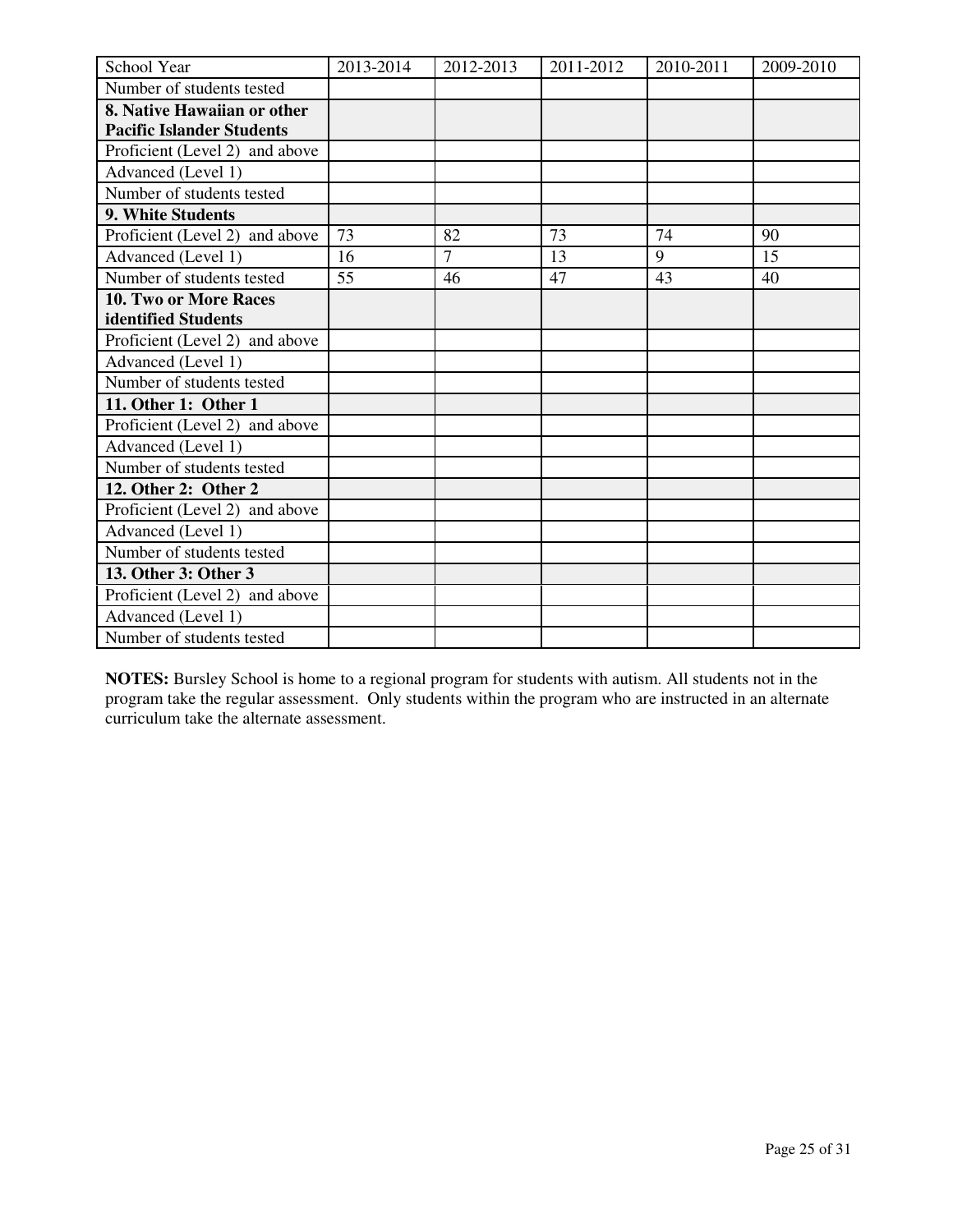| <b>Subject:</b> Reading/ELA                        | <b>Test: MEAP</b>                    |
|----------------------------------------------------|--------------------------------------|
| <b>All Students Tested/Grade: 4</b>                | <b>Edition/Publication Year: N/A</b> |
| <b>Publisher:</b> Michigan Department of Education |                                      |

| School Year                      | 2013-2014        | 2012-2013      | 2011-2012        | 2010-2011      | 2009-2010      |
|----------------------------------|------------------|----------------|------------------|----------------|----------------|
| Testing month                    | Oct              | Oct            | Oct              | Oct            | Oct            |
| <b>SCHOOL SCORES*</b>            |                  |                |                  |                |                |
| Proficient (Level 2) and above   | 84               | 83             | 91               | 84             | 86             |
| Advanced (Level 1)               | $\overline{4}$   | 10             | 9                | 16             | 23             |
| Number of students tested        | $\overline{51}$  | 59             | 45               | 50             | 43             |
| Percent of total students tested | 98               | 100            | 100              | 96             | 100            |
| Number of students tested with   |                  |                |                  |                |                |
| alternative assessment           |                  |                |                  |                |                |
| % of students tested with        | $\overline{2}$   | $\overline{0}$ | $\overline{0}$   | $\overline{4}$ | $\overline{0}$ |
| alternative assessment           |                  |                |                  |                |                |
| <b>SUBGROUP SCORES</b>           |                  |                |                  |                |                |
| 1. Free and Reduced-Price        |                  |                |                  |                |                |
| Meals/Socio-Economic/            |                  |                |                  |                |                |
| <b>Disadvantaged Students</b>    |                  |                |                  |                |                |
| Proficient (Level 2) and above   | 75               | 65             | 86               | 71             | 86             |
| Advanced (Level 1)               | $\overline{4}$   | 9              | $\overline{4}$   | 12             | 22             |
| Number of students tested        | 24               | 22             | 22               | 17             | 14             |
| 2. Students receiving Special    |                  |                |                  |                |                |
| <b>Education</b>                 |                  |                |                  |                |                |
| Proficient (Level 2) and above   |                  |                |                  |                |                |
| Advanced (Level 1)               |                  |                |                  |                |                |
| Number of students tested        |                  |                |                  |                |                |
| 3. English Language Learner      |                  |                |                  |                |                |
| <b>Students</b>                  |                  |                |                  |                |                |
| Proficient (Level 2) and above   |                  |                |                  |                |                |
| Advanced (Level 1)               |                  |                |                  |                |                |
| Number of students tested        |                  |                |                  |                |                |
| 4. Hispanic or Latino            |                  |                |                  |                |                |
| <b>Students</b>                  |                  |                |                  |                |                |
| Proficient (Level 2) and above   | 100              | 50             | 67               | 50             | 67             |
| Advanced (Level 1)               | $\boldsymbol{0}$ | 17             | $\boldsymbol{0}$ | $\overline{0}$ | 33             |
| Number of students tested        | $\overline{4}$   | 6              | 3                | $\overline{2}$ | 3              |
| 5. African-American              |                  |                |                  |                |                |
| <b>Students</b>                  |                  |                |                  |                |                |
| Proficient (Level 2) and above   |                  |                |                  |                |                |
| Advanced (Level 1)               |                  |                |                  |                |                |
| Number of students tested        |                  |                |                  |                |                |
| <b>6. Asian Students</b>         |                  |                |                  |                |                |
| Proficient (Level 2) and above   |                  |                |                  |                |                |
| Advanced (Level 1)               |                  |                |                  |                |                |
| Number of students tested        |                  |                |                  |                |                |
| 7. American Indian or            |                  |                |                  |                |                |
| <b>Alaska Native Students</b>    |                  |                |                  |                |                |
| Proficient (Level 2) and above   |                  |                |                  |                |                |
| Advanced (Level 1)               |                  |                |                  |                |                |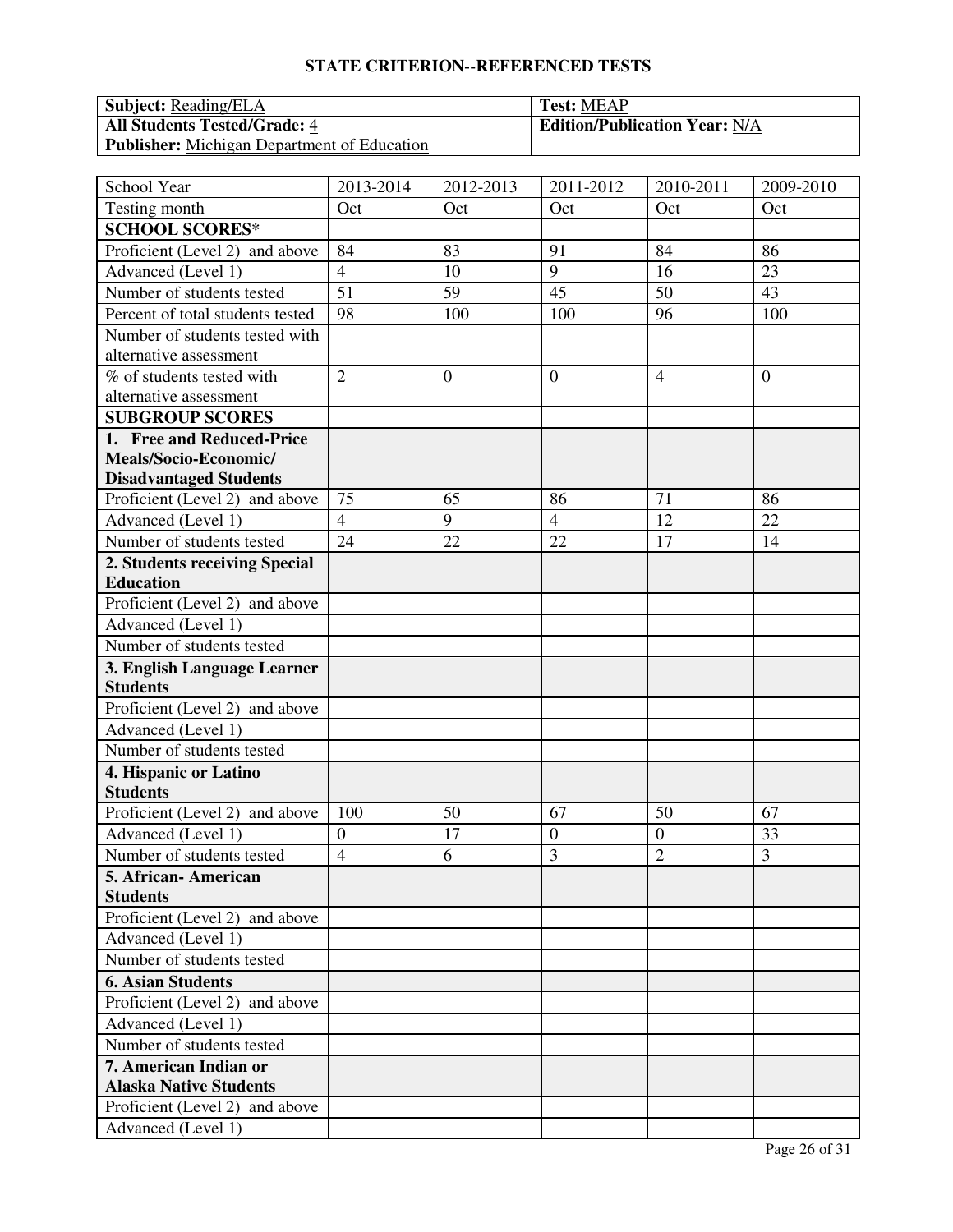| School Year                      | 2013-2014 | 2012-2013 | 2011-2012 | 2010-2011 | 2009-2010 |
|----------------------------------|-----------|-----------|-----------|-----------|-----------|
| Number of students tested        |           |           |           |           |           |
| 8. Native Hawaiian or other      |           |           |           |           |           |
| <b>Pacific Islander Students</b> |           |           |           |           |           |
| Proficient (Level 2) and above   |           |           |           |           |           |
| Advanced (Level 1)               |           |           |           |           |           |
| Number of students tested        |           |           |           |           |           |
| 9. White Students                |           |           |           |           |           |
| Proficient (Level 2) and above   | 82        | 90        | 92        | 86        | 89        |
| Advanced (Level 1)               | 5         | 9         | 10        | 19        | 24        |
| Number of students tested        | 43        | 47        | 39        | 42        | 37        |
| <b>10. Two or More Races</b>     |           |           |           |           |           |
| identified Students              |           |           |           |           |           |
| Proficient (Level 2) and above   |           |           |           |           |           |
| Advanced (Level 1)               |           |           |           |           |           |
| Number of students tested        |           |           |           |           |           |
| 11. Other 1: Other 1             |           |           |           |           |           |
| Proficient (Level 2) and above   |           |           |           |           |           |
| Advanced (Level 1)               |           |           |           |           |           |
| Number of students tested        |           |           |           |           |           |
| 12. Other 2: Other 2             |           |           |           |           |           |
| Proficient (Level 2) and above   |           |           |           |           |           |
| Advanced (Level 1)               |           |           |           |           |           |
| Number of students tested        |           |           |           |           |           |
| 13. Other 3: Other 3             |           |           |           |           |           |
| Proficient (Level 2) and above   |           |           |           |           |           |
| Advanced (Level 1)               |           |           |           |           |           |
| Number of students tested        |           |           |           |           |           |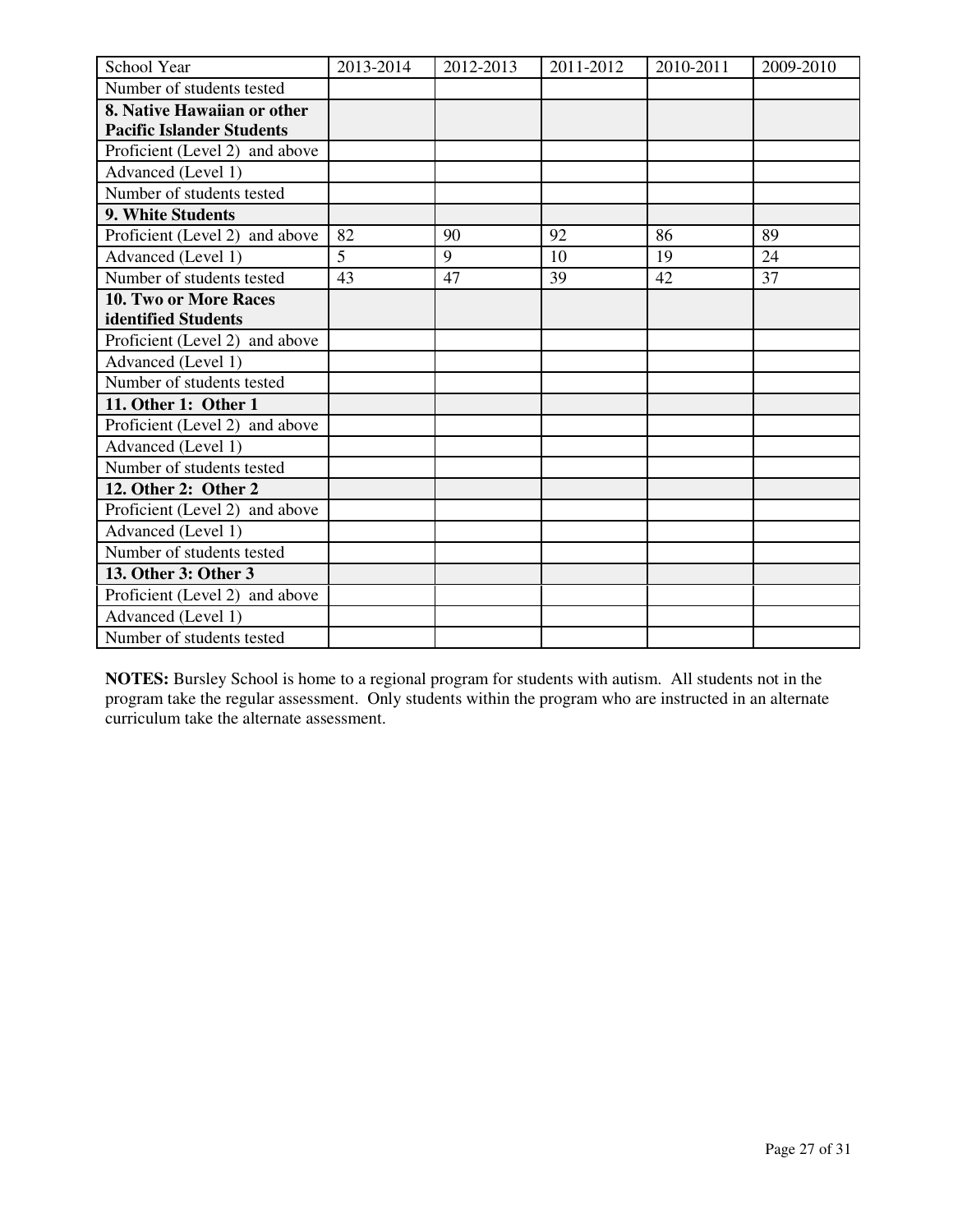| <b>Subject:</b> Reading/ELA                        | <b>Test: MEAP</b>                    |
|----------------------------------------------------|--------------------------------------|
| <b>All Students Tested/Grade: 5</b>                | <b>Edition/Publication Year: N/A</b> |
| <b>Publisher:</b> Michigan Department of Education |                                      |

| School Year                      | 2013-2014      | 2012-2013        | 2011-2012      | 2010-2011        | 2009-2010        |
|----------------------------------|----------------|------------------|----------------|------------------|------------------|
| Testing month                    | Oct            | Oct              | Oct            | Oct              | Oct              |
| <b>SCHOOL SCORES*</b>            |                |                  |                |                  |                  |
| Proficient (Level 2) and above   | 82             | 84               | 89             | 76               | 89               |
| Advanced (Level 1)               | 27             | 12               | 17             | 8                | 26               |
| Number of students tested        | 56             | 50               | 53             | 50               | 46               |
| Percent of total students tested | 100            | 100              | 98             | 100              | 98               |
| Number of students tested with   |                |                  |                |                  |                  |
| alternative assessment           |                |                  |                |                  |                  |
| % of students tested with        | $\overline{0}$ | $\overline{0}$   | $\overline{2}$ | $\overline{0}$   | $\overline{2}$   |
| alternative assessment           |                |                  |                |                  |                  |
| <b>SUBGROUP SCORES</b>           |                |                  |                |                  |                  |
| 1. Free and Reduced-Price        |                |                  |                |                  |                  |
| Meals/Socio-Economic/            |                |                  |                |                  |                  |
| <b>Disadvantaged Students</b>    |                |                  |                |                  |                  |
| Proficient (Level 2) and above   | 67             | 74               | 84             | 62               | 89               |
| Advanced (Level 1)               | 24             | 9                | 17             | 6                | 18               |
| Number of students tested        | 21             | 23               | 18             | 18               | 17               |
| 2. Students receiving Special    |                |                  |                |                  |                  |
| <b>Education</b>                 |                |                  |                |                  |                  |
| Proficient (Level 2) and above   |                |                  |                |                  |                  |
| Advanced (Level 1)               |                |                  |                |                  |                  |
| Number of students tested        |                |                  |                |                  |                  |
| 3. English Language Learner      |                |                  |                |                  |                  |
| <b>Students</b>                  |                |                  |                |                  |                  |
| Proficient (Level 2) and above   |                |                  |                |                  |                  |
| Advanced (Level 1)               |                |                  |                |                  |                  |
| Number of students tested        |                |                  |                |                  |                  |
| 4. Hispanic or Latino            |                |                  |                |                  |                  |
| <b>Students</b>                  |                |                  |                |                  |                  |
| Proficient (Level 2) and above   | 40             | 50               | 100            | 43               | $\overline{0}$   |
| Advanced (Level 1)               | 40             | $\boldsymbol{0}$ | $\overline{0}$ | $\boldsymbol{0}$ | $\overline{0}$   |
| Number of students tested        | $\overline{5}$ | $\overline{2}$   | 3              | $\overline{7}$   | $\boldsymbol{0}$ |
| 5. African- American             |                |                  |                |                  |                  |
| <b>Students</b>                  |                |                  |                |                  |                  |
| Proficient (Level 2) and above   |                |                  |                |                  |                  |
| Advanced (Level 1)               |                |                  |                |                  |                  |
| Number of students tested        |                |                  |                |                  |                  |
| <b>6. Asian Students</b>         |                |                  |                |                  |                  |
| Proficient (Level 2) and above   |                |                  |                |                  |                  |
| Advanced (Level 1)               |                |                  |                |                  |                  |
| Number of students tested        |                |                  |                |                  |                  |
| 7. American Indian or            |                |                  |                |                  |                  |
| <b>Alaska Native Students</b>    |                |                  |                |                  |                  |
| Proficient (Level 2) and above   |                |                  |                |                  |                  |
| Advanced (Level 1)               |                |                  |                |                  |                  |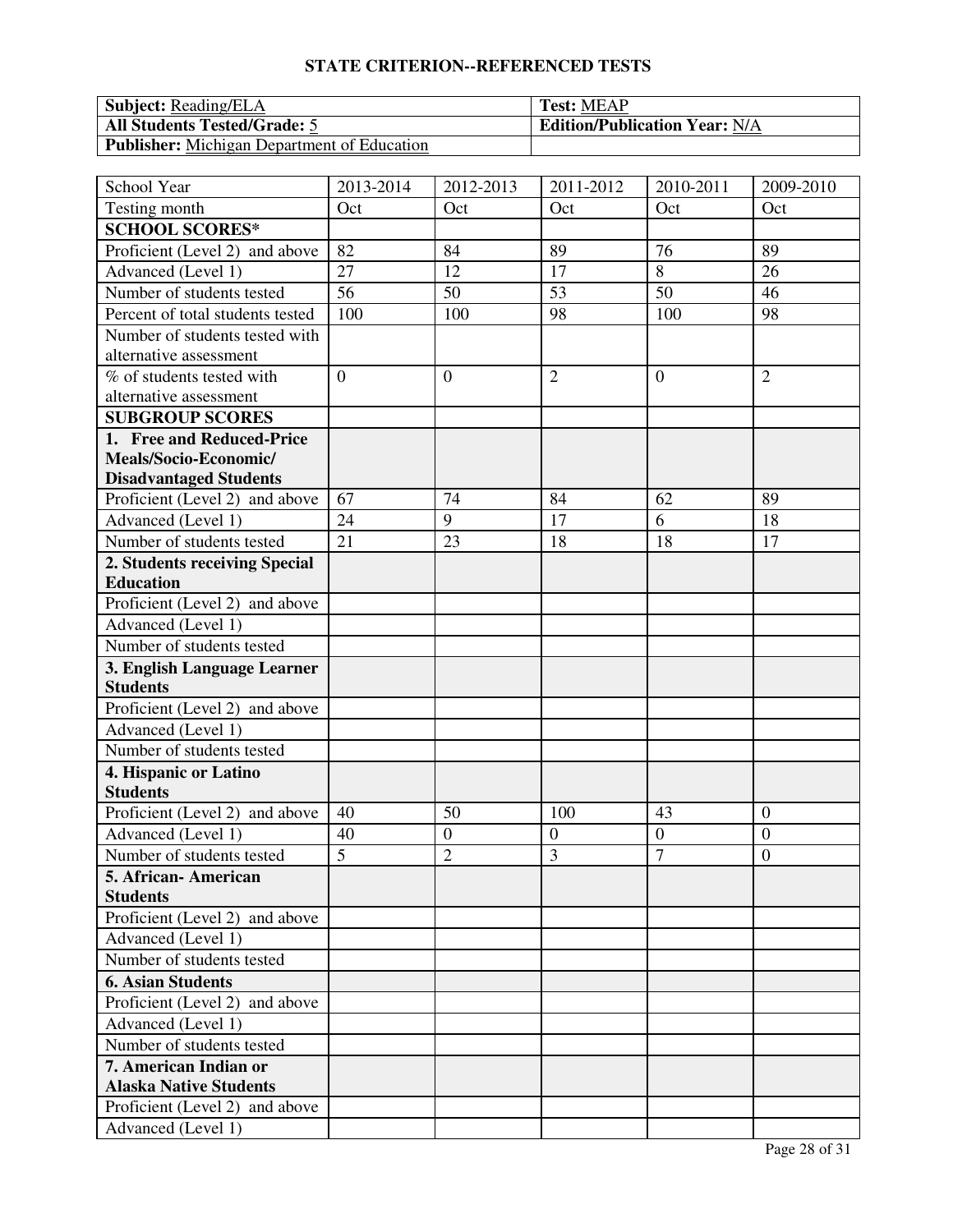| School Year                      | 2013-2014 | 2012-2013 | 2011-2012 | 2010-2011 | 2009-2010 |
|----------------------------------|-----------|-----------|-----------|-----------|-----------|
| Number of students tested        |           |           |           |           |           |
| 8. Native Hawaiian or other      |           |           |           |           |           |
| <b>Pacific Islander Students</b> |           |           |           |           |           |
| Proficient (Level 2) and above   |           |           |           |           |           |
| Advanced (Level 1)               |           |           |           |           |           |
| Number of students tested        |           |           |           |           |           |
| 9. White Students                |           |           |           |           |           |
| Proficient (Level 2) and above   | 88        | 91        | 88        | 82        | 95        |
| Advanced (Level 1)               | 26        | 14        | 22        | 10        | 26        |
| Number of students tested        | 47        | 43        | 41        | 42        | 39        |
| 10. Two or More Races            |           |           |           |           |           |
| identified Students              |           |           |           |           |           |
| Proficient (Level 2) and above   |           |           |           |           |           |
| Advanced (Level 1)               |           |           |           |           |           |
| Number of students tested        |           |           |           |           |           |
| 11. Other 1: Other 1             |           |           |           |           |           |
| Proficient (Level 2) and above   |           |           |           |           |           |
| Advanced (Level 1)               |           |           |           |           |           |
| Number of students tested        |           |           |           |           |           |
| 12. Other 2: Other 2             |           |           |           |           |           |
| Proficient (Level 2) and above   |           |           |           |           |           |
| Advanced (Level 1)               |           |           |           |           |           |
| Number of students tested        |           |           |           |           |           |
| 13. Other 3: Other 3             |           |           |           |           |           |
| Proficient (Level 2) and above   |           |           |           |           |           |
| Advanced (Level 1)               |           |           |           |           |           |
| Number of students tested        |           |           |           |           |           |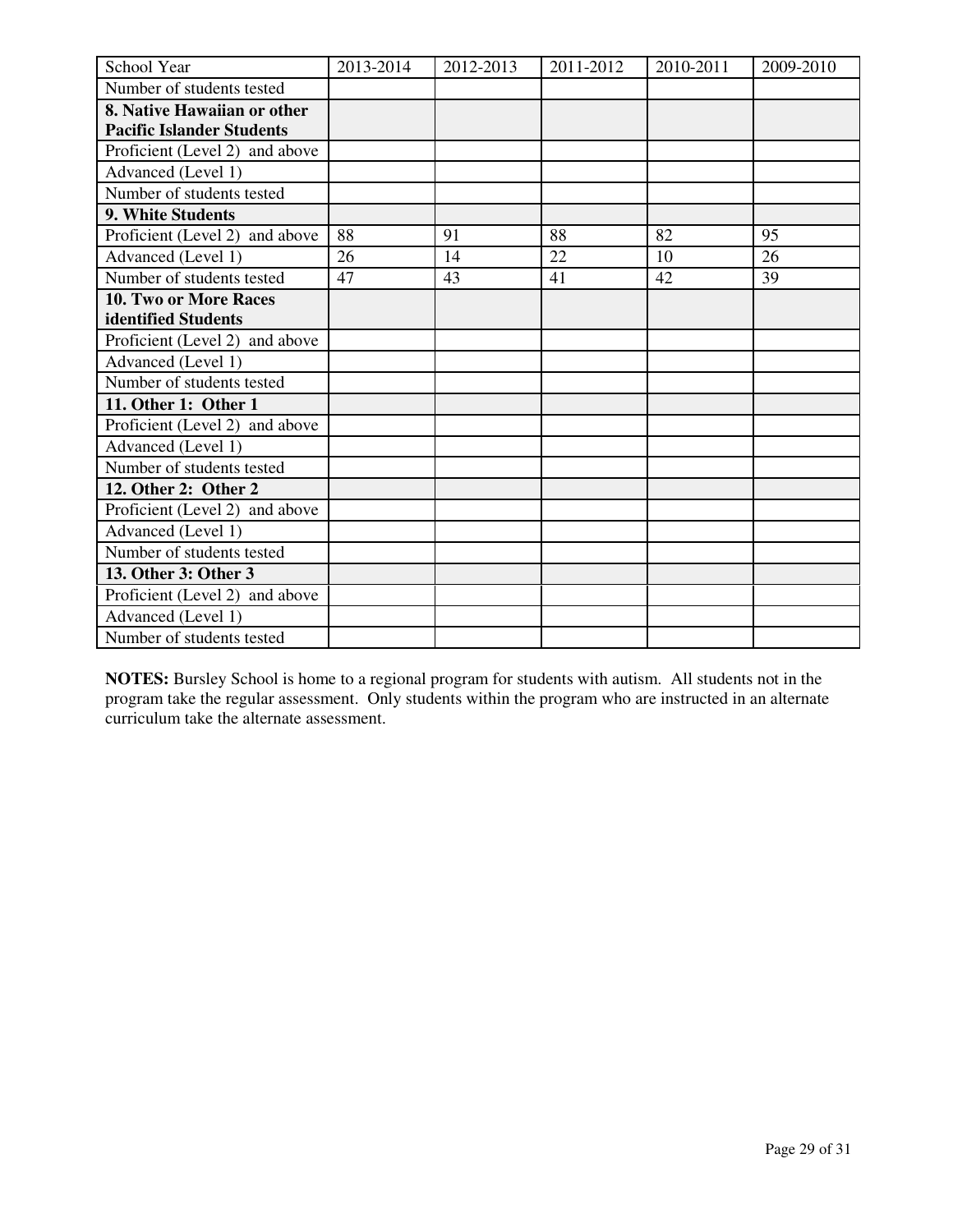| <b>Subject:</b> Reading/ELA                        | <b>Test: MEAP</b>                    |
|----------------------------------------------------|--------------------------------------|
| <b>All Students Tested/Grade: 6</b>                | <b>Edition/Publication Year: N/A</b> |
| <b>Publisher:</b> Michigan Department of Education |                                      |

| School Year                      | 2013-2014        | 2012-2013        | 2011-2012      | 2010-2011 | 2009-2010      |
|----------------------------------|------------------|------------------|----------------|-----------|----------------|
| Testing month                    | Oct              | Oct              | Oct            | Oct       | Oct            |
| <b>SCHOOL SCORES*</b>            |                  |                  |                |           |                |
| Proficient (Level 2) and above   | 87               | 82               | 71             | 78        | 82             |
| Advanced (Level 1)               | 21               | 30               | 22             | 17        | 15             |
| Number of students tested        | 47               | 50               | 49             | 41        | 54             |
| Percent of total students tested | 100              | 98               | 100            | 95        | 95             |
| Number of students tested with   |                  |                  |                |           |                |
| alternative assessment           |                  |                  |                |           |                |
| % of students tested with        | $\overline{0}$   | $\overline{2}$   | $\overline{0}$ | 5         | 5              |
| alternative assessment           |                  |                  |                |           |                |
| <b>SUBGROUP SCORES</b>           |                  |                  |                |           |                |
| 1. Free and Reduced-Price        |                  |                  |                |           |                |
| Meals/Socio-Economic/            |                  |                  |                |           |                |
| <b>Disadvantaged Students</b>    |                  |                  |                |           |                |
| Proficient (Level 2) and above   | 77               | 75               | 59             | 65        | 86             |
| Advanced (Level 1)               | 12               | 25               | 18             | 12        | 14             |
| Number of students tested        | 17               | 16               | 17             | 17        | 21             |
| 2. Students receiving Special    |                  |                  |                |           |                |
| <b>Education</b>                 |                  |                  |                |           |                |
| Proficient (Level 2) and above   |                  |                  |                |           |                |
| Advanced (Level 1)               |                  |                  |                |           |                |
| Number of students tested        |                  |                  |                |           |                |
| 3. English Language Learner      |                  |                  |                |           |                |
| <b>Students</b>                  |                  |                  |                |           |                |
| Proficient (Level 2) and above   |                  |                  |                |           |                |
| Advanced (Level 1)               |                  |                  |                |           |                |
| Number of students tested        |                  |                  |                |           |                |
| 4. Hispanic or Latino            |                  |                  |                |           |                |
| <b>Students</b>                  |                  |                  |                |           |                |
| Proficient (Level 2) and above   | $\overline{0}$   | 50               | 50             | 100       | 75             |
| Advanced (Level 1)               | $\boldsymbol{0}$ | $\boldsymbol{0}$ | 17             | 100       | $\overline{0}$ |
| Number of students tested        | $\overline{0}$   | $\overline{2}$   | 6              | 1         | $\overline{4}$ |
| 5. African- American             |                  |                  |                |           |                |
| <b>Students</b>                  |                  |                  |                |           |                |
| Proficient (Level 2) and above   |                  |                  |                |           |                |
| Advanced (Level 1)               |                  |                  |                |           |                |
| Number of students tested        |                  |                  |                |           |                |
| <b>6. Asian Students</b>         |                  |                  |                |           |                |
| Proficient (Level 2) and above   |                  |                  |                |           |                |
| Advanced (Level 1)               |                  |                  |                |           |                |
| Number of students tested        |                  |                  |                |           |                |
| 7. American Indian or            |                  |                  |                |           |                |
| <b>Alaska Native Students</b>    |                  |                  |                |           |                |
| Proficient (Level 2) and above   |                  |                  |                |           |                |
| Advanced (Level 1)               |                  |                  |                |           |                |